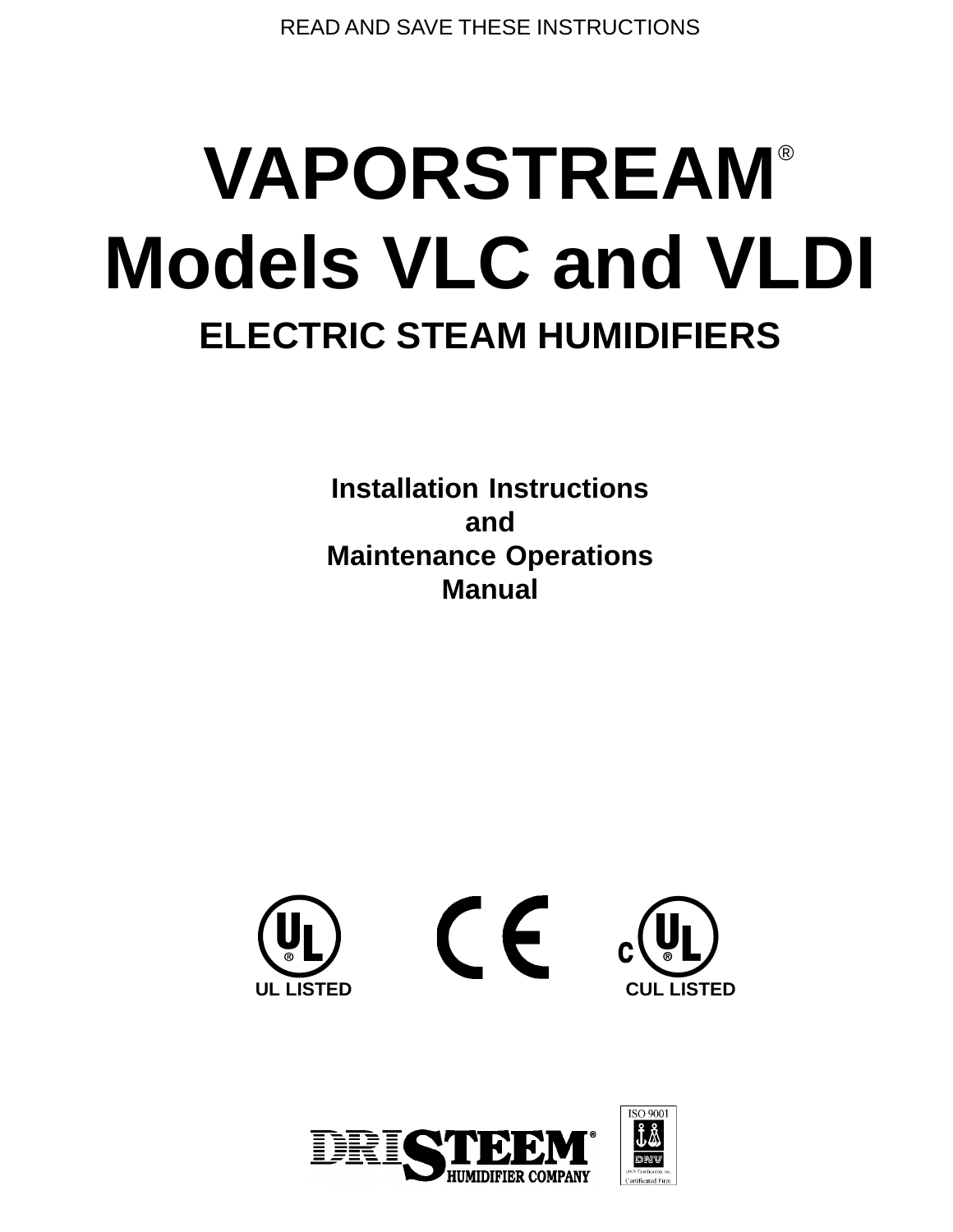## **TABLE OF CONTENTS**

#### **TO THE PURCHASER AND THE INSTALLER**

Thank you for purchasing VAPORSTREAM® Model VLC equipment. We have designed and built this equipment to give you total satisfaction and many years of trouble-free service. Proper installation and operating practices will assure you of achieving that objective. We therefore urge you to become familiar with the contents of this manual.

This manual covers material for both VAPORSTREAM Model VLC and VAPORSTREAM Model VLDI humidifiers. Most of the application material will apply to both units. When information differs for the two units, it will be noted as such.

DRI-STEEM Humidifier Company

| VAPORSTREAM Models VLC and VLDI 3                                               |  |  |  |  |  |
|---------------------------------------------------------------------------------|--|--|--|--|--|
| Capacities and Electrical Specifications  4                                     |  |  |  |  |  |
|                                                                                 |  |  |  |  |  |
| VAPORSTREAM Model VLC Area-Type Humidifier  6                                   |  |  |  |  |  |
| <b>Mounting Methods</b>                                                         |  |  |  |  |  |
| <b>RAPID-SORB™ Assembly</b>                                                     |  |  |  |  |  |
| <b>Installation Requirements</b><br>Piping Diagrams: Steam, Water and Drain  16 |  |  |  |  |  |
|                                                                                 |  |  |  |  |  |
|                                                                                 |  |  |  |  |  |
|                                                                                 |  |  |  |  |  |
|                                                                                 |  |  |  |  |  |
|                                                                                 |  |  |  |  |  |
|                                                                                 |  |  |  |  |  |
|                                                                                 |  |  |  |  |  |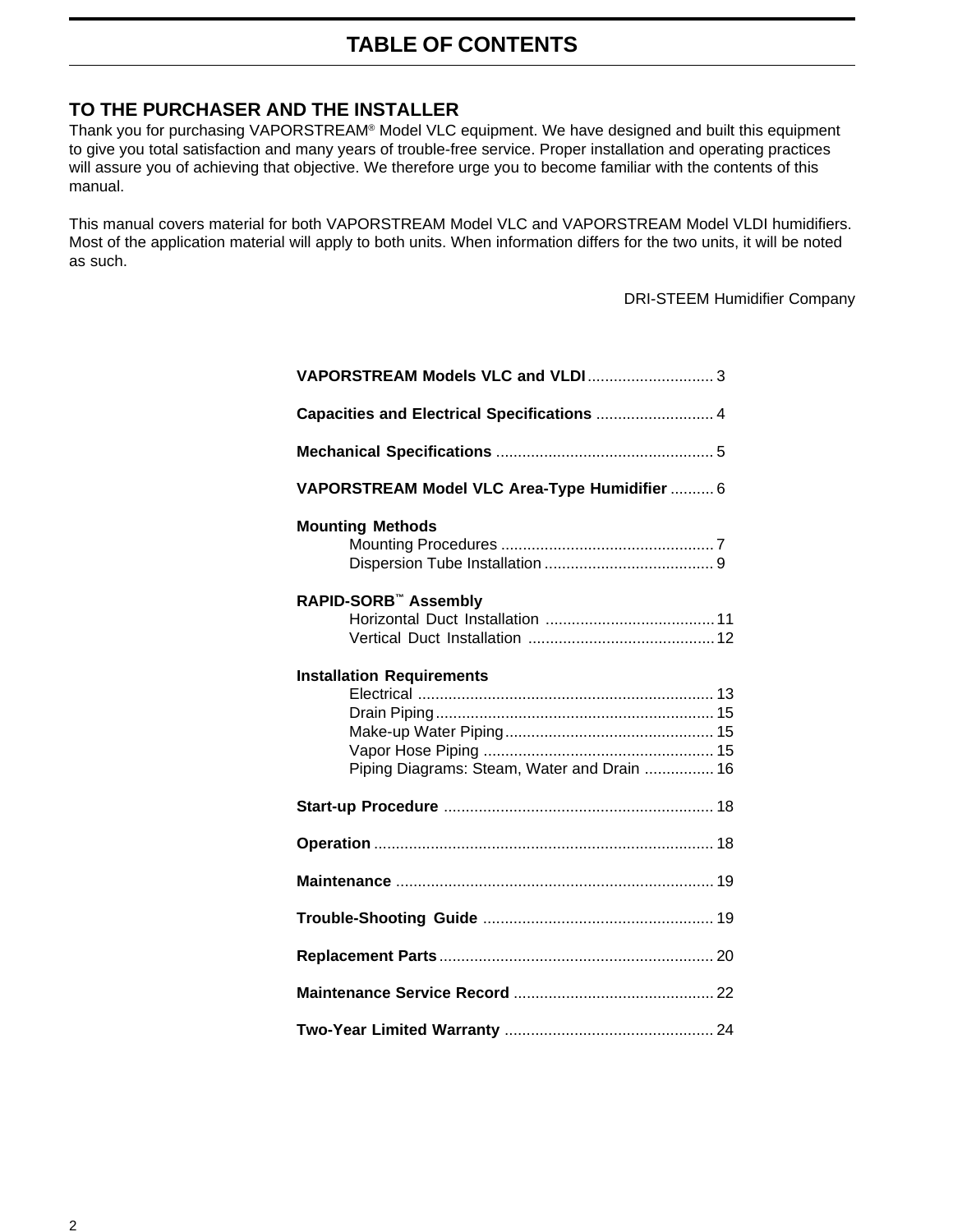## **VAPORSTREAM® Models VLC AND VLDI**



## **VAPORSTREAM VLC Electric Humidifier**

State-of-the-art technology in a simple, low-maintenance humidifier.

This humidifier is designed to be used with either softened or unsoftened water (preferably softened). The probe-type level control system requires water conductivity of 100 µS/cm (34 mg/l) minimum to function, and therefore will not operate on water treated by reverse osmosis or deionization. However, VAPORSTREAM Model VLC humidifiers are available for use with these water types. The standard humidifier can be converted in the field to a VLDI model. See below.



## **VAPORSTREAM VLDI Option**

For use with deionized or reverse osmosis water. This unit produces chemical-free steam and reliable, accurate humidification control. It is virtually maintenance-free with no wasted water, no wasted heat, and very little or no downtime.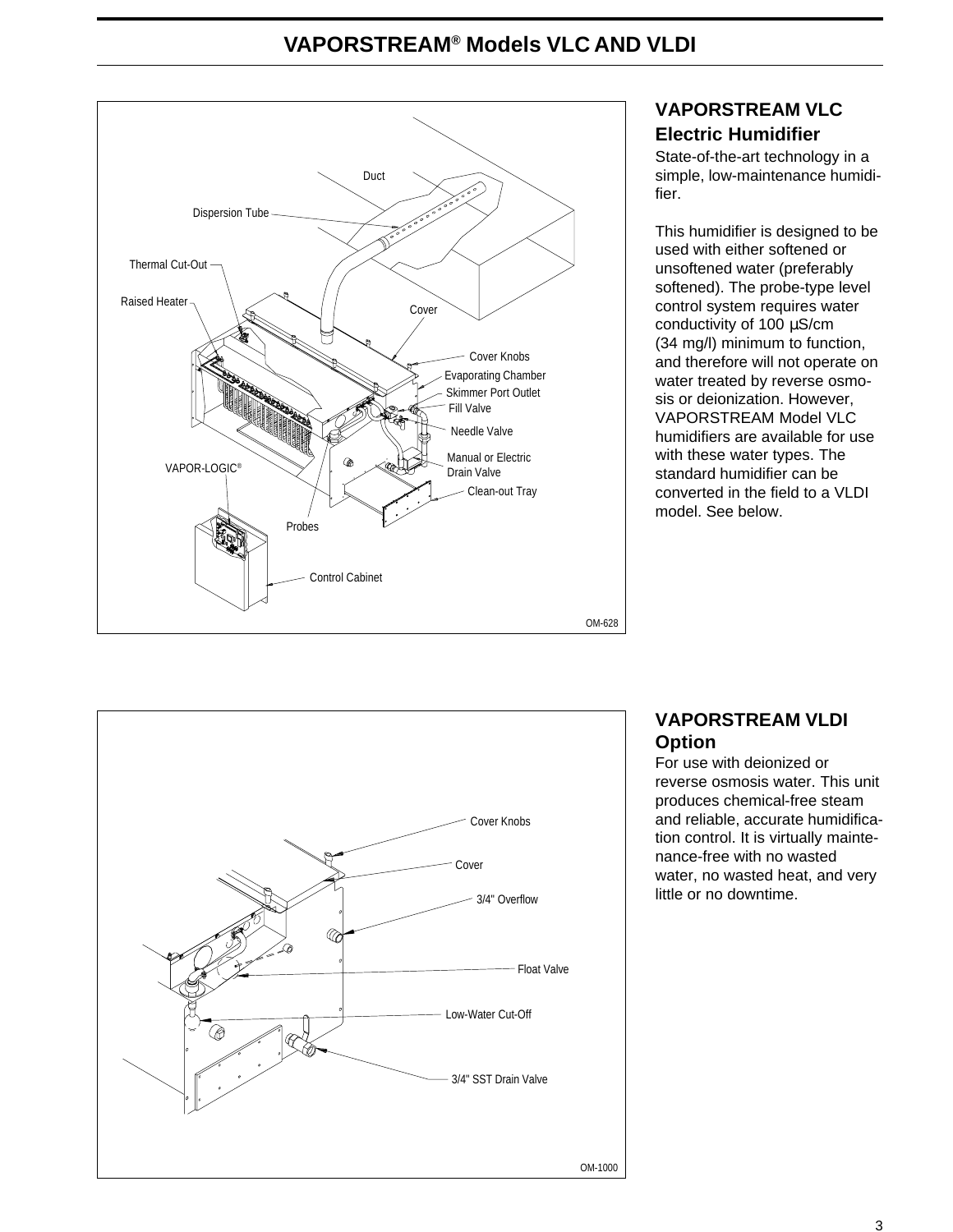## **CAPACITIES AND ELECTRICAL SPECIFICATIONS**

|                               | <b>Heaters</b>               | <b>Current Draw (A)</b>      |              |                     |                             |       | <b>Control</b> |                             |                |  |
|-------------------------------|------------------------------|------------------------------|--------------|---------------------|-----------------------------|-------|----------------|-----------------------------|----------------|--|
| <b>Model</b><br><b>Number</b> |                              |                              |              | <b>Single Phase</b> |                             |       |                | <b>Three Phase</b>          | <b>Cabinet</b> |  |
|                               | Qty                          | Stages*                      | <b>230V</b>  | kW                  | <b>Capacities</b><br>(kg/h) | 400V  | kW             | <b>Capacities</b><br>(kg/h) | Sizes**        |  |
| <b>VLC/VLDI</b>               |                              |                              |              |                     |                             |       |                |                             |                |  |
| $2 - 1$                       | $\mathbf{1}$                 | $\mathbf{1}$                 | 8.0          | 1.84                | 2.4                         |       |                |                             | M              |  |
| $3 - 1$<br>$4 - 1$            | $\mathbf{1}$<br>$\mathbf{1}$ | $\mathbf{1}$<br>$\mathbf{1}$ | 12.0<br>16.0 | 2.76<br>3.68        | 3.7<br>4.8                  |       |                |                             | M<br>M         |  |
| $5 - 1$                       | $\mathbf{1}$                 | $\mathbf{1}$                 | 21.3         | 4.90                | 6.3                         |       |                |                             | M              |  |
| <b>VLC/VLDI</b>               |                              |                              |              |                     |                             |       |                |                             |                |  |
| $6-1$                         | 3                            | $\mathbf{1}$                 | 24.0         | 5.52                | 7.2                         | 8.7   | 6              | 7.8                         | М              |  |
| $9 - 1$                       | 3                            | $\mathbf{1}$                 | 35.9         | 8.28                | 10.8                        | 13.0  | 9              | 11.7                        | M              |  |
| $12 - 1$                      | 3                            | $\mathbf{1}$                 | 47.9         | 11.04               | 14.3                        | 17.3  | 12             | 15.5                        | M              |  |
| $16-1$                        | 3                            | $\mathbf{1}$                 |              |                     |                             | 23.1  | 16             | 20.7                        | M              |  |
| $21 - 1$                      | 3                            | $\mathbf{1}$                 |              |                     |                             | 30.3  | 21             | 27.2                        | M              |  |
| $25 - 1$                      | $\mathsf 3$                  | $\mathbf{1}$                 |              |                     |                             | 36.1  | 25             | 32.3                        | M              |  |
| <b>VLC/VLDI</b>               |                              |                              |              |                     |                             |       |                |                             |                |  |
| $12 - 2$                      | 6                            | $\mathbf{2}$                 | 47.9         | 11.04               | 14.3                        | 17.3  | 12             | 15.5                        | м              |  |
| $18-2$                        | 6                            | $\overline{c}$               | 71.9         | 16.56               | 21.4                        | 26.0  | 18             | 23.3                        | M              |  |
| $24 - 2$                      | 6                            | $\overline{c}$               | 95.8         | 22.08               | 28.5                        | 34.6  | 24             | 31.0                        | M              |  |
| $32 - 2$                      | 6                            | $\overline{c}$               |              |                     |                             | 46.2  | 32             | 41.4                        | M              |  |
| $42 - 2$                      | 6                            | $\overline{2}$               |              |                     |                             | 60.6  | 42             | 54.3                        | M              |  |
| $50-2$                        | 6                            | $\overline{2}$               |              |                     |                             | 72.2  | 50             | 64.6                        | M              |  |
| <b>VLC/VLDI</b><br>$18 - 3$   | 9                            | 3                            | 71.9         | 16.56               | 21.4                        | 26    | 18             | 23.3                        | Г              |  |
| $27-3$                        | 9                            | 3                            | 107.8        | 24.84               | 32.2                        | 39    | 27             | 35.0                        | L              |  |
| $36 - 3$                      | 9                            | 3                            | 143.8        | 33.12               | 42.8                        | 52    | 36             | 46.5                        | L              |  |
| $48 - 3$                      | 9                            | $\mathbf{3}$                 |              |                     |                             | 69.3  | 48             | 62.1                        | Г              |  |
| $63 - 3$                      | 9                            | 3                            |              |                     |                             | 90.9  | 63             | 81.5                        | L              |  |
| $75-3$                        | 9                            | 3                            |              |                     |                             | 108.3 | 75             | 97.0                        | L              |  |
| <b>VLC/VLDI</b>               |                              |                              |              |                     |                             |       |                |                             |                |  |
| $24 - 4$                      | 12                           | 4                            | 95.8         | 22.08               | 28.5                        | 34.6  | 24             | 31.0                        | XL             |  |
| $36 - 4$                      | 12                           | $\overline{4}$               | 143.8        | 33.12               | 42.8                        | 52    | 36             | 46.5                        | <b>XL</b>      |  |
| $48 - 4$                      | 12                           | $\overline{4}$               | 191.7        | 44.16               | 57.1                        | 69.3  | 48             | 62.1                        | XL             |  |
| $64 - 4$                      | 12                           | $\overline{4}$               |              |                     |                             | 92.4  | 64             | 82.7                        | XL             |  |
| $84 - 4$                      | 12                           | $\overline{4}$               |              |                     |                             | 121.2 | 84             | 108.7                       | XL             |  |
| $100 - 4$                     | 12                           | $\overline{4}$               |              |                     |                             | 144.3 | 100            | 129.3                       | <b>XL</b>      |  |

\*Heater stage identifies the number of contactors.

\* \*Refer to table 4-2 for Control Cabinet Dimensions.

#### **Capacity Notes**

Approximately 400 kJ are required to raise the temperature of one kg of water from 5° to 100° C. An additional 2230 kJ are required to change one kg of water to water vapor.

The addition of 20 mm rigid foil faced fiberglass insulation (optional) on all surfaces of evaporating chamber will increase unit efficiency by approximately 2%. Another factor to consider is condensation steam loss from hoses and tubes.

#### **Table 4-2: Control Cabinet Dimensions**

| <b>Size</b> | <b>Milimeters</b>     | <b>Shipping</b><br>Wt. |
|-------------|-----------------------|------------------------|
| Series M    | 355 w x 400 h x 150 d | 15 <sub>kg</sub>       |
| Series L    | 500 w x 500 h x 180 d | $25$ kg                |
| Series XL   | 600 w x 600 h x 180 d | 33 kg                  |

Use the following steam loss guidelines:

- vapor hose: 223 g/m/h
- insulated pipe: 74 g/m/h
- dispersion tubes: 744 g/m/h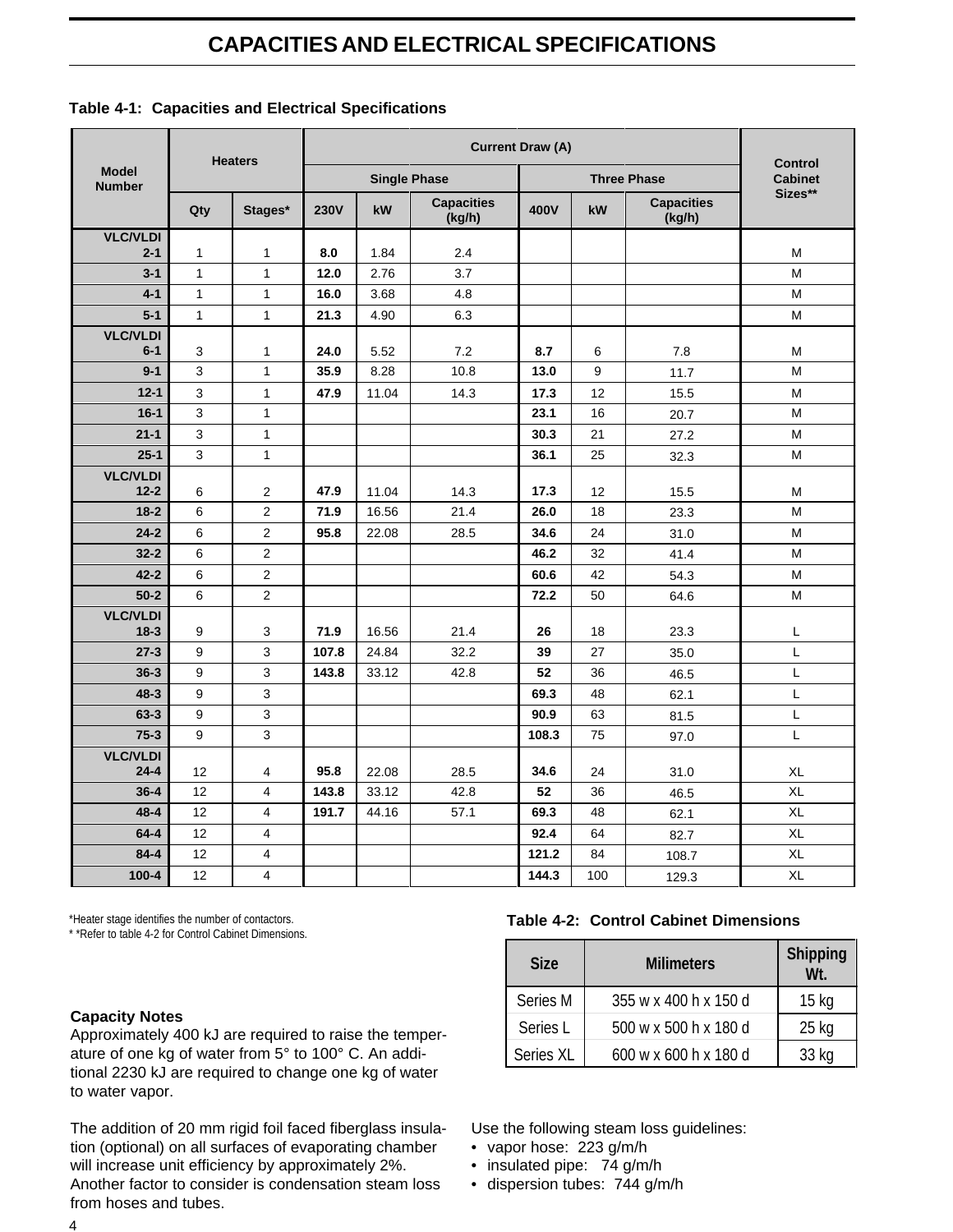## **MECHANICAL SPECIFICATIONS**

| <b>Model</b>                | A   | B   | C   | Weight<br><b>Empty</b> | Weight<br>Full |
|-----------------------------|-----|-----|-----|------------------------|----------------|
| <b>Number</b>               | mm  | mm  | mm  | (kg)                   | (kg)           |
| <b>VLC/VLDI</b><br>$2 - 1$  | 515 | 430 | 190 | 16                     | 36             |
| $3 - 1$                     | 515 | 430 | 190 | 16                     | 36             |
| $4-1$                       | 515 | 430 | 190 | 16                     | 36             |
| $5-1$                       | 515 | 430 | 190 | 16                     | 36             |
| <b>VLC/VLDI</b><br>$6 - 1$  | 560 | 465 | 325 | 26                     | 71             |
| $9 - 1$                     | 560 | 465 | 325 | 26                     | 71             |
| $12-1$                      | 560 | 465 | 325 | 26                     | 71             |
| $16-1$                      | 560 | 465 | 325 | 26                     | 71             |
| $21-1$                      | 560 | 465 | 325 | 26                     | 71             |
| $25-1$                      | 560 | 465 | 325 | 26                     | 71             |
| <b>VLC/VLDI</b><br>$12 - 2$ | 560 | 465 | 515 | 36                     | 108            |
| $18-2$                      | 560 | 465 | 515 | 36                     | 108            |
| $24 - 2$                    | 560 | 465 | 515 | 36                     | 108            |
| $32 - 2$                    | 560 | 465 | 515 | 36                     | 108            |
| $42 - 2$                    | 560 | 465 | 515 | 36                     | 108            |
| $50 - 2$                    | 560 | 465 | 515 | 36                     | 108            |
| <b>VLC/VLDI</b><br>$18-3$   | 560 | 465 | 705 | 50                     | 148            |
| $27-3$                      | 560 | 465 | 705 | 50                     | 148            |
| $36 - 3$                    | 560 | 465 | 705 | 50                     | 148            |
| 48-3                        | 560 | 465 | 705 | 50                     | 148            |
| $63-3$                      | 560 | 465 | 705 | 50                     | 148            |
| $75-3$                      | 560 | 465 | 705 | 50                     | 148            |
| <b>VLC/VLDI</b><br>$24 - 4$ | 560 | 465 | 900 | 70                     | 194            |
| $36 - 4$                    | 560 | 465 | 900 | 70                     | 194            |
| 48-4                        | 560 | 465 | 900 | 70                     | 194            |
| $64 - 4$                    | 560 | 465 | 900 | 70                     | 194            |
| 84-4                        | 560 | 465 | 900 | 70                     | 194            |
| $100 - 4$                   | 560 | 465 | 900 | 70                     | 194            |

#### **Table 5-1: Mechanical Specifications**

#### **Figure 5-1: Dimensions**





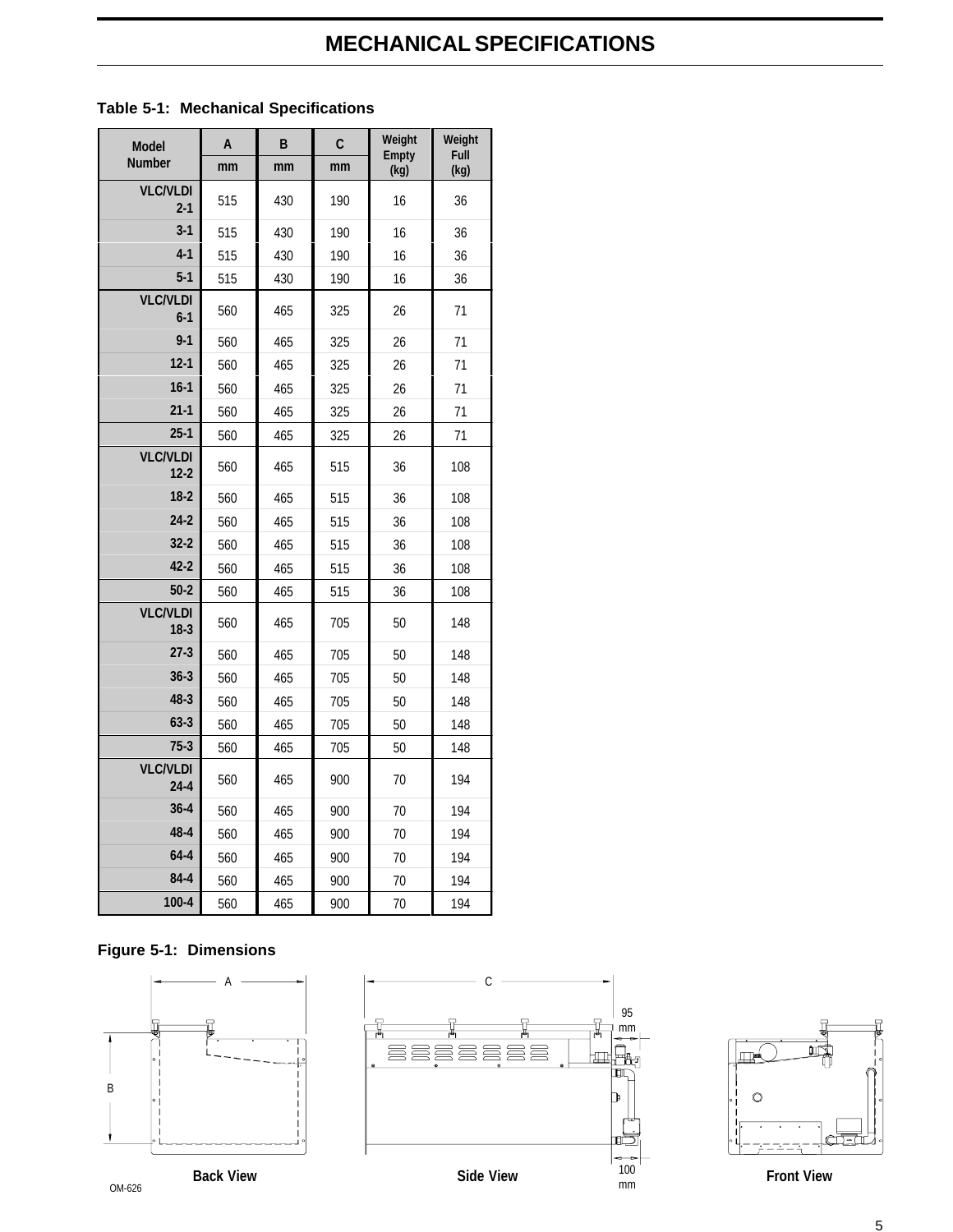## **Area-Type Humidifier Application Information**

The operating characteristics of Area-Type steam humidifiers should be considered when selecting humidifier capacities and choosing mounting locations.

Steam discharge from the humidifier quickly cools and turns to visible, warm, microscopic drops or particles of water (fog) which are lighter than air.

Should this fog contact any solid surface (columns, beams, ceiling, pipes, etc.) before it disappears, it may collect and drip, as water.

The greater the space relative humidity, the higher and farther the "fog" will carry and rise in the space before disappearing.

The table at right states the vertical (rise), horizontal (throw), and width (spread) dimensions that can be expected with the Area-Type humidifiers.

To avoid steam impingement on surrounding areas, these dimensions should be observed.

**Note:** Tank dimension C, in Figure 5-1 on page 5, must be at least 325 mm and output should not exceed 130 kg/h.

Steam created in the evaporating chamber

(2), and is distributed

(1), flows up through the chute

into the space (3) via the fan.

| <b>Space</b><br><b>Temp</b> | <b>Space</b><br>R.H. |             | 20<br>kg/h       | 45<br>kg/h       | 65<br>kg/h       | 90<br>kg/h       | 110<br>kg/h      | 130<br>kg/h      |
|-----------------------------|----------------------|-------------|------------------|------------------|------------------|------------------|------------------|------------------|
|                             |                      | <b>Rise</b> | 0.5 <sub>m</sub> | 1.5 <sub>m</sub> | 2.0 <sub>m</sub> | 2.5 <sub>m</sub> | 2.5 <sub>m</sub> | 3.0 <sub>m</sub> |
|                             | 30%                  | Spread      | 1.0 <sub>m</sub> | 1.5 <sub>m</sub> | 2.0 <sub>m</sub> | 2.5 <sub>m</sub> | 2.5 <sub>m</sub> | 3.0 <sub>m</sub> |
|                             |                      | Throw       | 2.0 <sub>m</sub> | 3.0 <sub>m</sub> | 4.0 <sub>m</sub> | 4.0 <sub>m</sub> | 5.0 <sub>m</sub> | 5.5 <sub>m</sub> |
|                             |                      | <b>Rise</b> | 0.5 <sub>m</sub> | 1.5 <sub>m</sub> | 2.0 <sub>m</sub> | 2.5 <sub>m</sub> | 3.0 <sub>m</sub> | 3.0 <sub>m</sub> |
| 16°C                        | 40%                  | Spread      | 1.0 <sub>m</sub> | 1.5 <sub>m</sub> | 2.0 <sub>m</sub> | 2.5 <sub>m</sub> | 3.0 <sub>m</sub> | 3.0 <sub>m</sub> |
|                             |                      | Throw       | 2.0 <sub>m</sub> | 3.0 <sub>m</sub> | 4.0 <sub>m</sub> | 4.5 m            | 5.0 <sub>m</sub> | 5.5 <sub>m</sub> |
|                             |                      | Rise        | 0.5 <sub>m</sub> | 1.5 <sub>m</sub> | 2.0 <sub>m</sub> | 2.5 <sub>m</sub> | 3.0 <sub>m</sub> | 3.0 <sub>m</sub> |
|                             | 50%                  | Spread      | 1.0 <sub>m</sub> | 2.0 <sub>m</sub> | 2.0 <sub>m</sub> | 2.5 <sub>m</sub> | 3.0 <sub>m</sub> | 3.0 <sub>m</sub> |
|                             |                      | Throw       | 2.0 <sub>m</sub> | 3.0 <sub>m</sub> | 4.0 <sub>m</sub> | 4.5 <sub>m</sub> | 5.0 <sub>m</sub> | 5.5 <sub>m</sub> |
|                             |                      | <b>Rise</b> | 0.5 <sub>m</sub> | 1.0 <sub>m</sub> | 1.5 <sub>m</sub> | 2.0 <sub>m</sub> | 2.0 <sub>m</sub> | 2.5 <sub>m</sub> |
|                             | 30%                  | Spread      | 0.5 <sub>m</sub> | 1.0 <sub>m</sub> | 1.5 <sub>m</sub> | 2.0 <sub>m</sub> | 2.0 <sub>m</sub> | 2.5 <sub>m</sub> |
|                             |                      | Throw       | 1.5 <sub>m</sub> | 2.5 <sub>m</sub> | 3.0 <sub>m</sub> | 3.5 <sub>m</sub> | 4.0 m            | 4.5 <sub>m</sub> |
| $21^{\circ}$ C              |                      | <b>Rise</b> | 0.5 <sub>m</sub> | 1.0 <sub>m</sub> | 1.5 <sub>m</sub> | 2.0 <sub>m</sub> | 2.0 <sub>m</sub> | 2.5 <sub>m</sub> |
|                             | 40%                  | Spread      | 1.0 <sub>m</sub> | 1.0 <sub>m</sub> | 1.5 <sub>m</sub> | 2.0 <sub>m</sub> | 2.0 <sub>m</sub> | 2.5 <sub>m</sub> |
|                             |                      | Throw       | 1.5 <sub>m</sub> | 2.5 <sub>m</sub> | 3.5 <sub>m</sub> | 4.0 <sub>m</sub> | 4.0 m            | 5.0 <sub>m</sub> |
|                             |                      | Rise        | 0.5 <sub>m</sub> | 1.0 <sub>m</sub> | 1.5 <sub>m</sub> | 2.0 <sub>m</sub> | 2.0 <sub>m</sub> | 2.5 <sub>m</sub> |
|                             | 50%                  | Spread      | 1.0 <sub>m</sub> | 1.0 <sub>m</sub> | 1.5 <sub>m</sub> | 2.0 <sub>m</sub> | 2.0 <sub>m</sub> | 2.5 <sub>m</sub> |

Throw | 1.5 m | 2.5 m | 3.5 m | 4.0 m | 4.5 m | 5.0 m

#### **Table: 6-1: Minimum Distance for Rise, Spread and Throw**

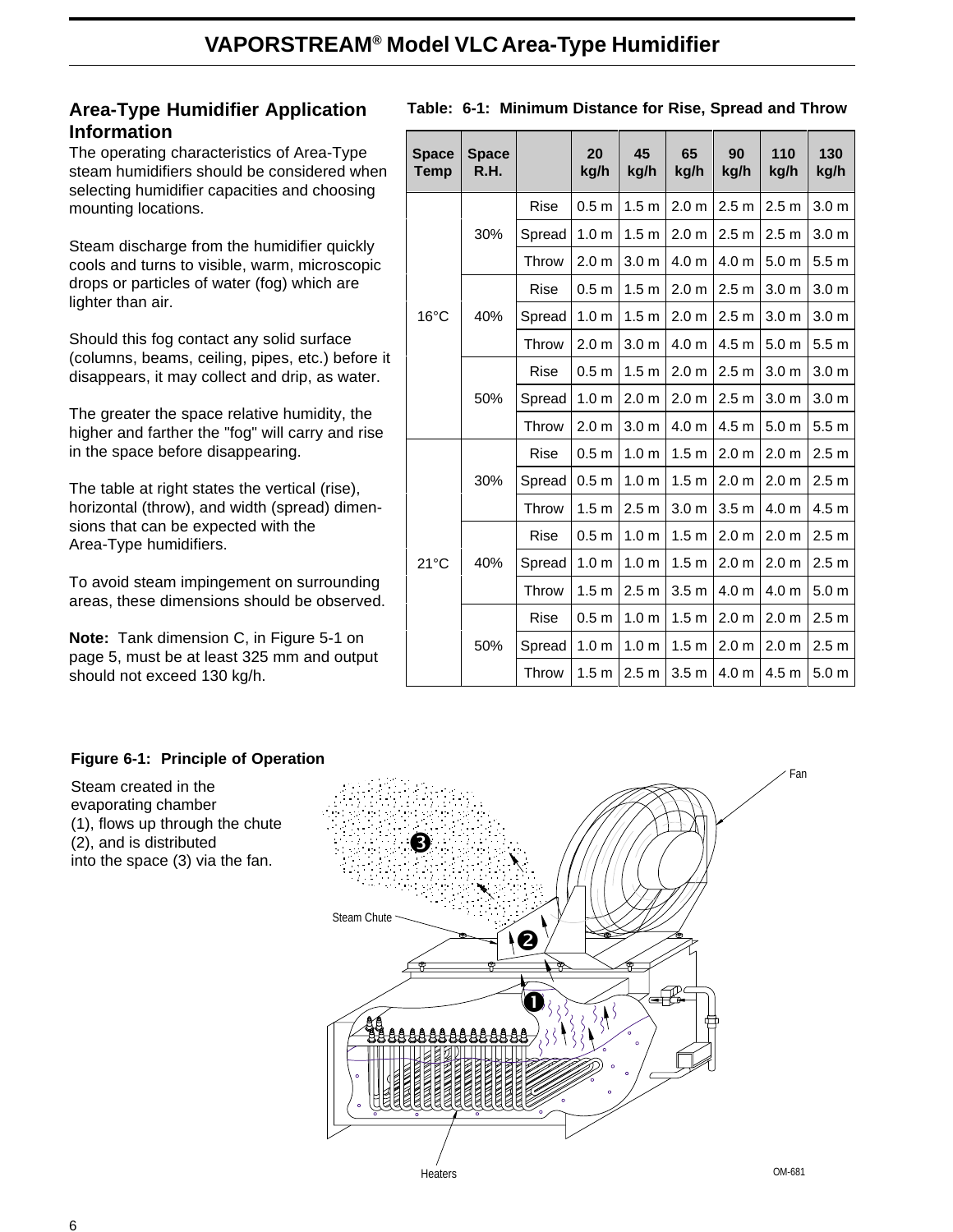## **MOUNTING METHODS**

#### **Mounting Procedures**

For proper operation of the electrode probe water level control and the skimmer system, the humidifier must be mounted level in both directions.

Access (460 mm minimum) for periodic removal of the top cover is recommended. The cover is removed for inspection and cleaning of the evaporating chamber. In most cases, scale that forms on the heating elements continuously flakes off as it forms and the loose scale

settles to the bottom. A clean-out tray on the floor of the evaporator may be removed periodically through the front clean-out opening. Allow space for withdrawal of the tray when installing the humidifier.

In some installations, an overflow drain pan may be necessary to prevent possible damage to flooring. This may be caused by a rapid or sudden drainage of the contents of the humidifier. The drain pan must be connected to the sanitary waste water system.





#### **Figure 7-2: Mounting Unit Below Duct**

Mounting humidifier 460 mm below duct is recommended to facilitate cover removal.



7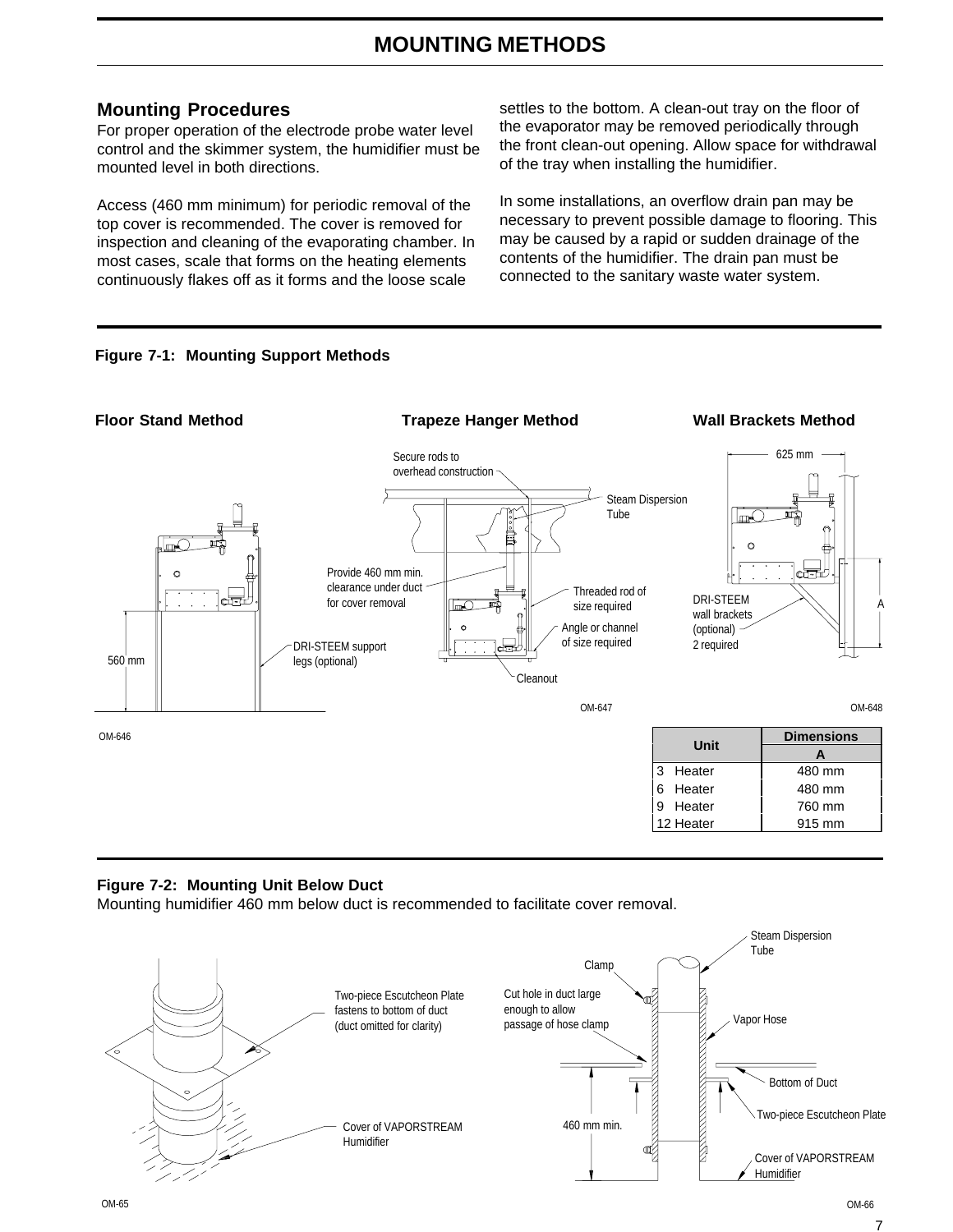## **MOUNTING METHODS**

#### **Figures 8-1 and 8-2: Mounting Units Away from Duct(s) Using Vapor Hose**



OM-639





dispersion assembly is in the most active part of the air stream.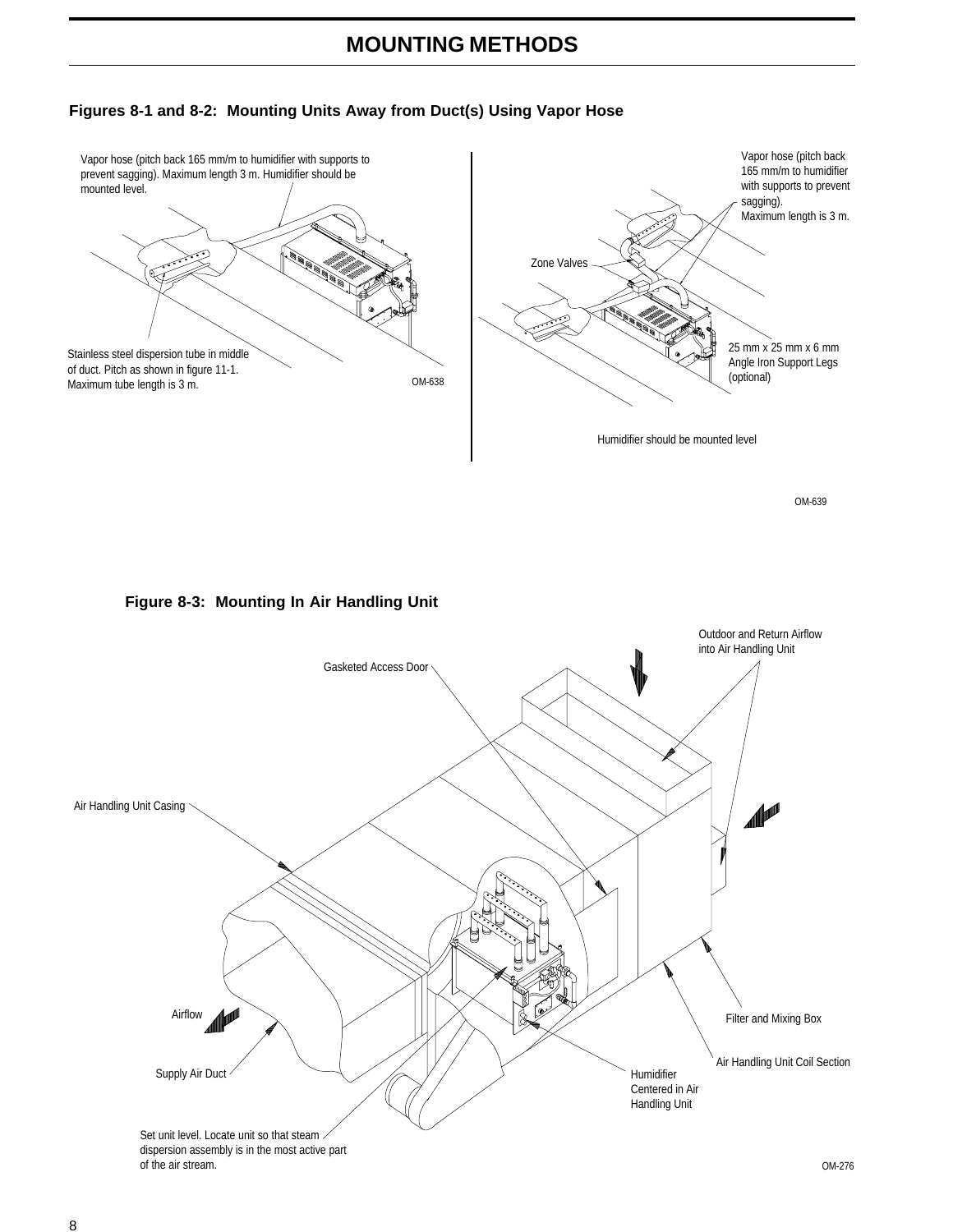### **Dispersion Tube Installation with Condensate Drain**

(over 13 kg/h per dispersion tube)

#### **Vapor Hose**

When a vapor hose and stainless steel dispersion tube are used, they should be pitched back to the humidifier. A minimum slope of 165 mm/m (with no "low spots") is recommended. Vapor hose should be supported to prevent sags or low spots. When this is not possible due to duct elevation or an obstruction, alternate arrangements should be used as shown in figure 15-1 or 15-2.

Any condensate that forms in the vapor hose must be removed. Preferably, it should be returned to an open drain with a water seal of sufficient height to contain the duct static pressure, as shown in figure 10-1.

The condensate can also be returned to the VLC, as shown in figure 10-2, with an air vent. This method requires a water seal and an air gap to allow condensate to flow back into the VLC chamber.

Excessive back pressures imposed on the humidifier may lead to dispersion tube(s) spitting, lost water seals, or leaking gaskets. When the distance between the humidifier and the dispersion tube(s) exceeds 3 metres, consult factory for special recommendations.

#### **Rigid Piping (when used)**

- Vapor piping should have a minimum I.D. of 40 mm.
- A minimum pitch of 165 mm/m back to the humidifier should be maintained.
- 90° elbows are not recommended; use two 45° elbows 300 mm apart instead.
- Thin-walled tubing will heat up faster and cause less start-up loss than heavy-walled pipe.
- Insulating the rigid piping will reduce output loss due to condensation.

#### **Tube Mounting**

- Tubes without condensate return lines, mount dispersion tube with outboard end 165mm/m higher than supply end (Example A).
- Tubes with condensate return lines, mount dispersion tube level (Example B).
- Best vapor absorption occurs when dispersion tube discharges against the air flow.
- Return line piping material must be suitable for 100° C water.

#### **Minimum Condensate Drain Line Sizing**

- One or two tubes: 20 mm I.D.
- Three or more tubes: 25 mm I.D.

#### **Table 9-1: Dispersion Tube Capacities**

|            |                         | Capacity      |        |       |
|------------|-------------------------|---------------|--------|-------|
| Tube<br>DĦ | <b>Without</b><br>Drain | Wilh<br>Drain | W      | B     |
| 25 mm      | 4.5 kg/h                | N/A           | 80 mm  | 25 mm |
| 40 mm      | $13$ kg/h               | 26 kg/h       | 80 mm  | 38 mm |
| 50 mm      | 26 kg/h                 | 38 kg/h       | 125 mm | 50 mm |



#### **Figure 9-1: Single Tube**

9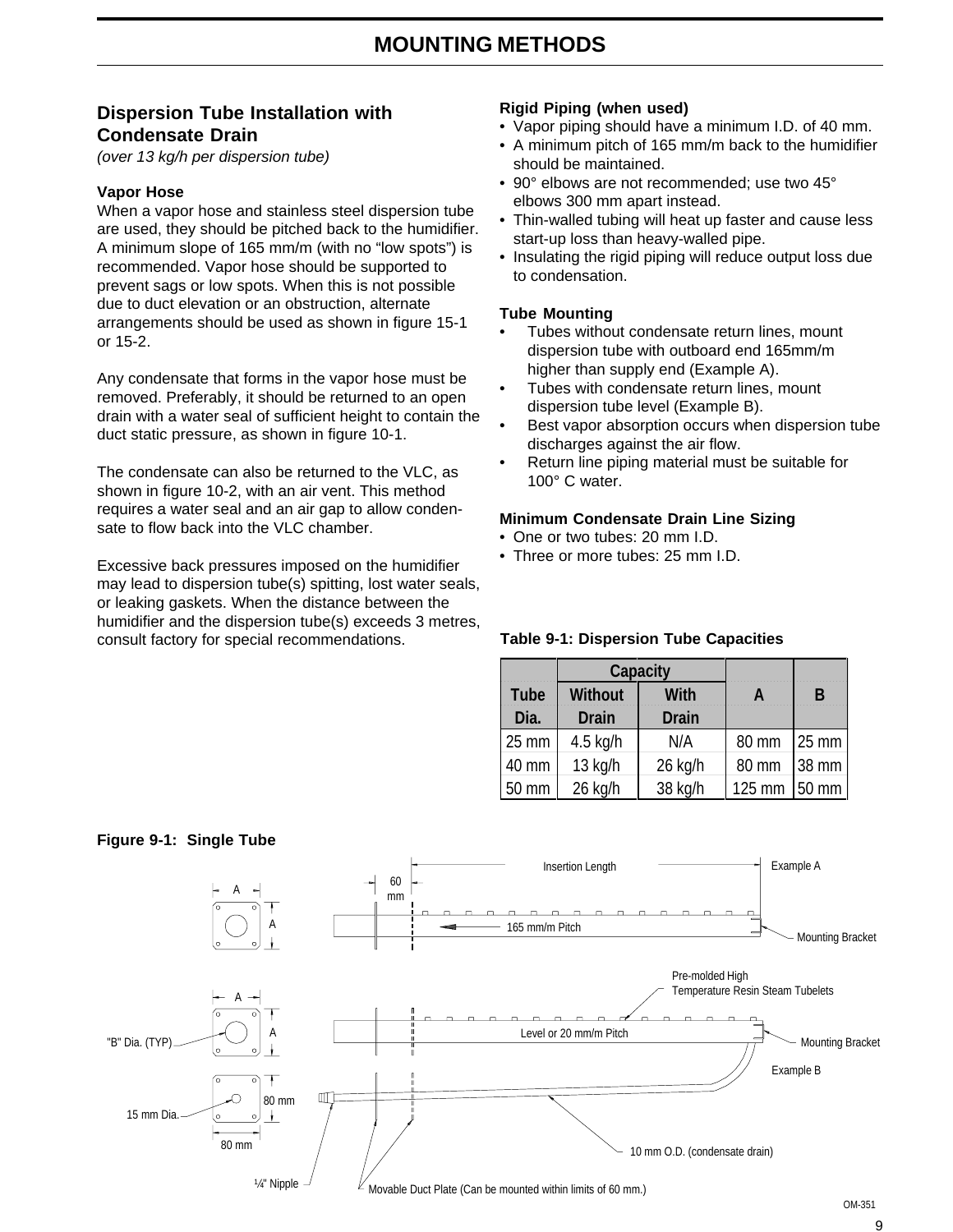## **MOUNTING METHODS**



| Table 10-1: Water Seal Minimum Height* |  |  |  |  |
|----------------------------------------|--|--|--|--|
|----------------------------------------|--|--|--|--|

| <b>Humidifier</b> | kg/h   | <b>Height</b> |
|-------------------|--------|---------------|
| Up to 48 kW       | 2-62   | 300 mm        |
| 49 kW to 64 kW    | 63-83  | 375 mm        |
| 65 kW to 100 kW   | 84-103 | 450 mm        |

\* Height required to overcome humidifier internal pressure.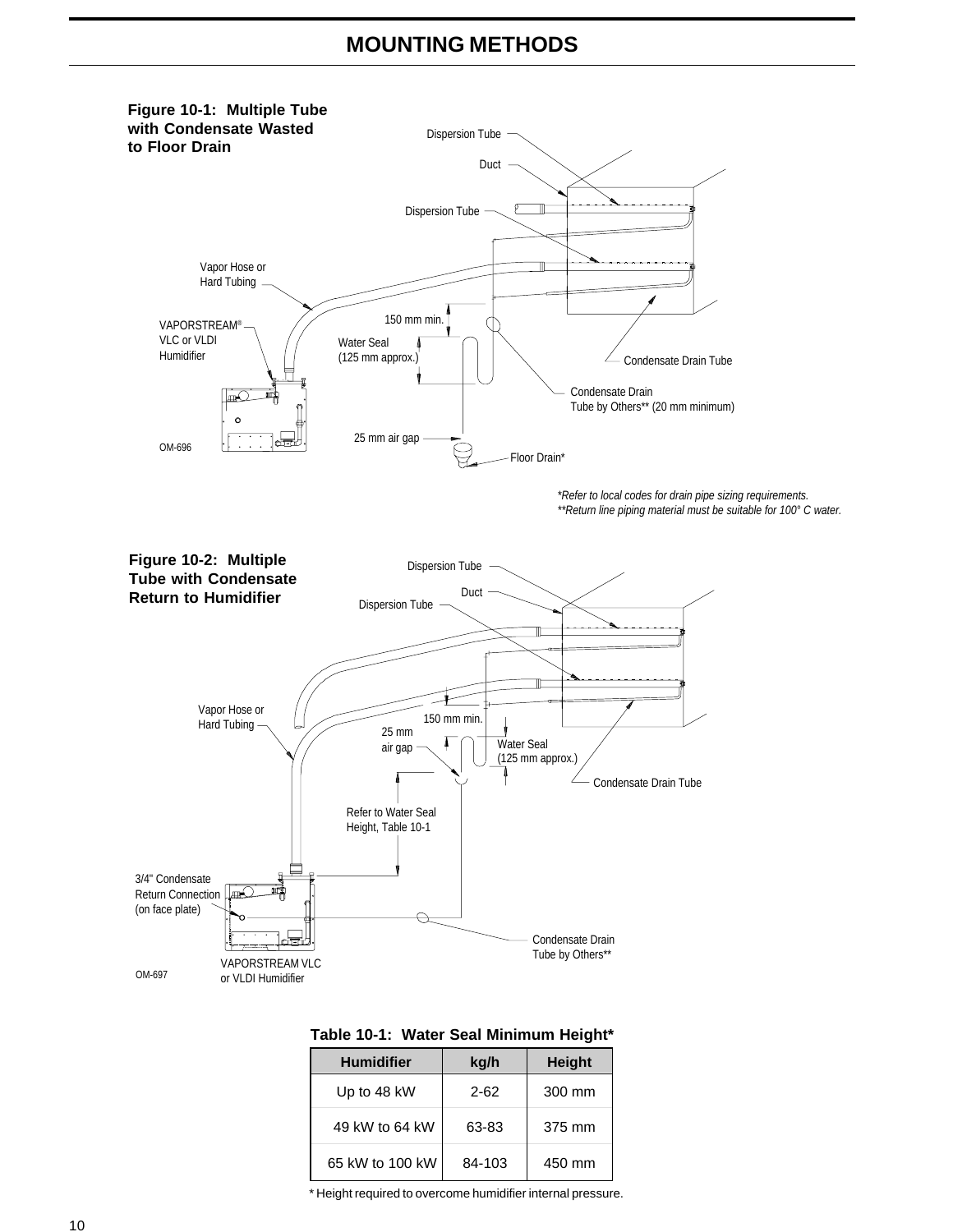## **RAPID-SORBTM ASSEMBLY AND INSTALLATION**

#### **Instructions for Horizontal Duct**

1. Unpack shipment and verify receipt of all RAPID-SORB components with packing list. Report any shortages to the DRI-STEEM factory immediately.

2. Provide necessary access in and around duct work.

3. Locate stainless steel channel inside the duct. Hang the channel from the top of the duct, centered between duct side walls, with the two mounting holes provided.

4. If hose cuffs are used, slide cuffs over the open end of each tube. Install a pair of hose clamps on each tube.

5. Note direction of air flow within duct, then arrange each dispersion tube so steam will discharge perpendicular to the air flow. Use hex bolts and nuts to attach tubes to overhead channel. Do not secure. If the header is under the duct (see figure 11-2), punch-out necessary clearance holes in the base of the duct to slide dispersion tubes up from bottom.

6. **For a Header Inside the Duct** (See figure 11-1): Punch or cut out necessary clearance holes for RAPID-SORB header. Slide header into the duct, position header and slide the dispersion tube hose cuffs or slip couplings over the header dispersion tube nipples.

Position the header so vertical dispersion tubes are perpendicular to duct and pitch the header to condensate drain. Secure header mounting bracket to the ductwork. Use escutcheon plates to secure header where it enters the duct.

Check that the dispersion tubes discharge steam perpendicular to the air flow. Secure tubes to the overhead channel. Secure the channel to the duct. Position hose cuffs or slip couplings over tube and header tube nipples, and secure with clamps.

**For a Header Under the Duct** (See figure 11-2): Position header under dispersion tubes, then slide hose cuffs or slip couplings over header dispersion tube nipples.

Position the header so dispersion tubes are perpendicular to duct and pitch the header to condensate drain. Secure header mounting bracket to a support strap. Secure dispersion tubes in place with the tube escutcheon plates provided.

Check the position of the tubes for steam release perpendicular to the air flow. Secure tubes to the overhead channel, and secure channel to the duct. With header pitched to condensate drain, slip hose cuffs or slip couplings over tube nipples and secure with clamps.

7. Connect a condensate drain to the header, provide the water trap as shown, and run to open drain, sized according to local codes.

8. Attach the header steam supply connector to main header using the hose cuff and clamps provided, but do not secure.

9. Route the necessary number of vapor hoses or pipes from the humidifier tank, position connector to accept the hoses or pipes and secure.

**Note:** Refer to page 15 for vapor hose information on routing and for alternate vapor hose installation methods.

**Figure 11-2: RAPID-SORB Unit**



#### **Figure 11-1: RAPID-SORB Unit** Header Inside Duct

#### OM-101 **EXECUTE:** The state of the local codes for drain pipe size requirements.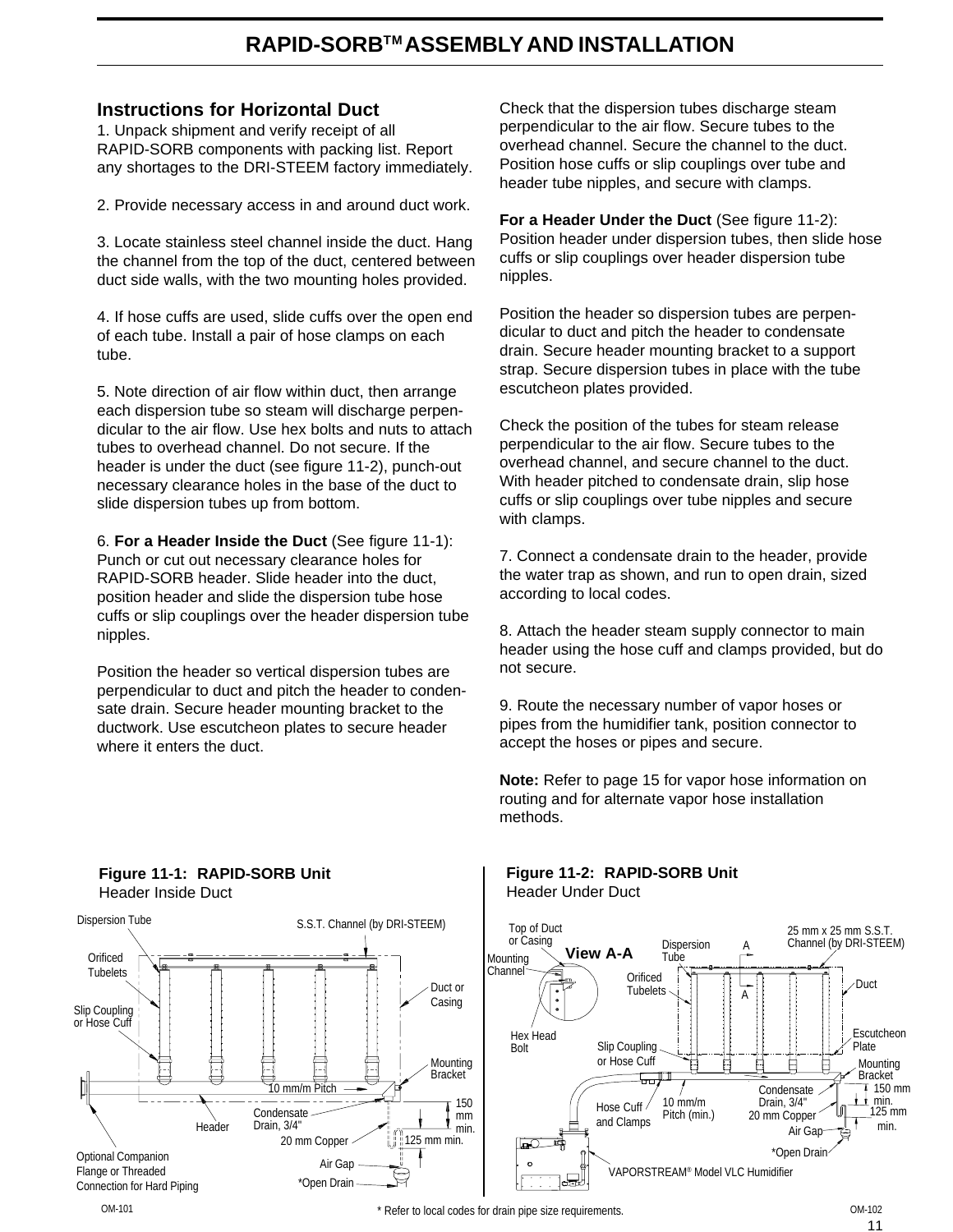## **RAPID-SORBTM ASSEMBLY AND INSTALLATION**

#### **Vertical Duct Installation**

Install the RAPID-SORB™ with dispersion tubes and header pitched to condensate drain as shown in figures 12-1,12-2, and 12-3.

See "Instructions for Horizontal Duct" for additional information, as applicable.



12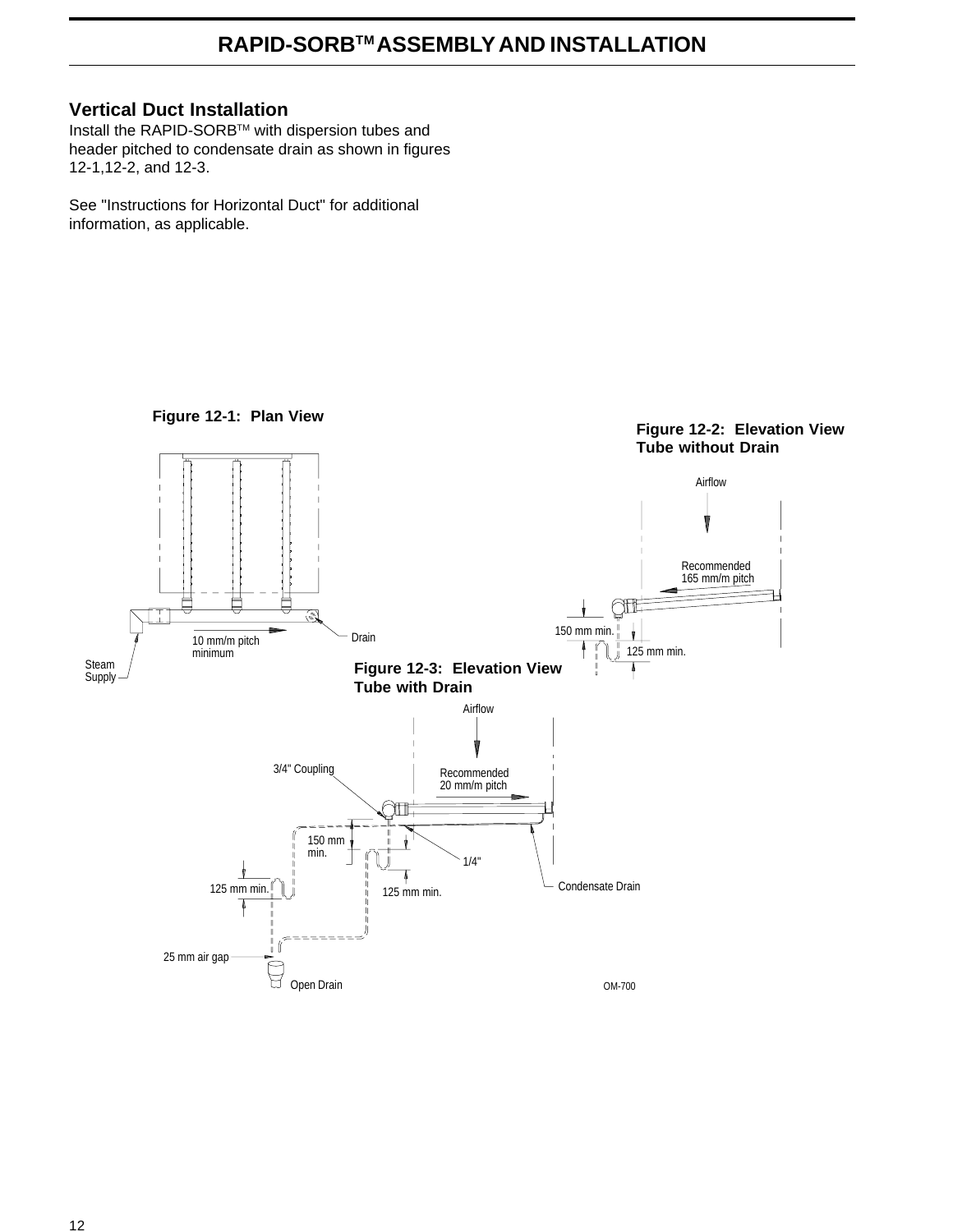### **Electrical**

The current characteristics, and capacity requirements should be checked against the nameplates. The control cabinet should be mounted in a location convenient for service. All wiring must be in accordance with all local codes, and with VAPORSTREAM® Model VLC wiring diagram. The diagram is inside the control cabinet. The wiring between the control cabinet and humidifier must be rated at 105° C minimum.

Refer to the amp draw on the rating plate and use the tables on page 14 to determine the appropriate wire, conduit and fuse disconnect (on single contactor models).

**Caution: Only qualified electrical personnel should perform installation procedures.**



Field Wire Power Supply Conduit Connection Recommendations

When selecting a space to install the VLC humidifier, avoid areas close to sources of electromagnetic emissions such as KVA transformers.

Control wiring and power wiring must be run in dedicated/separate earthed metal conduit, cable trays or trunking. Separation must occur in supply lines and interconnecting lines when control cabinet is mounted away from the humidifier.

Grounding requirements: the earth must be made by solid metal-to-metal connections. The ground must be a good radio frequency earth. Ground wire should be same size as power wiring.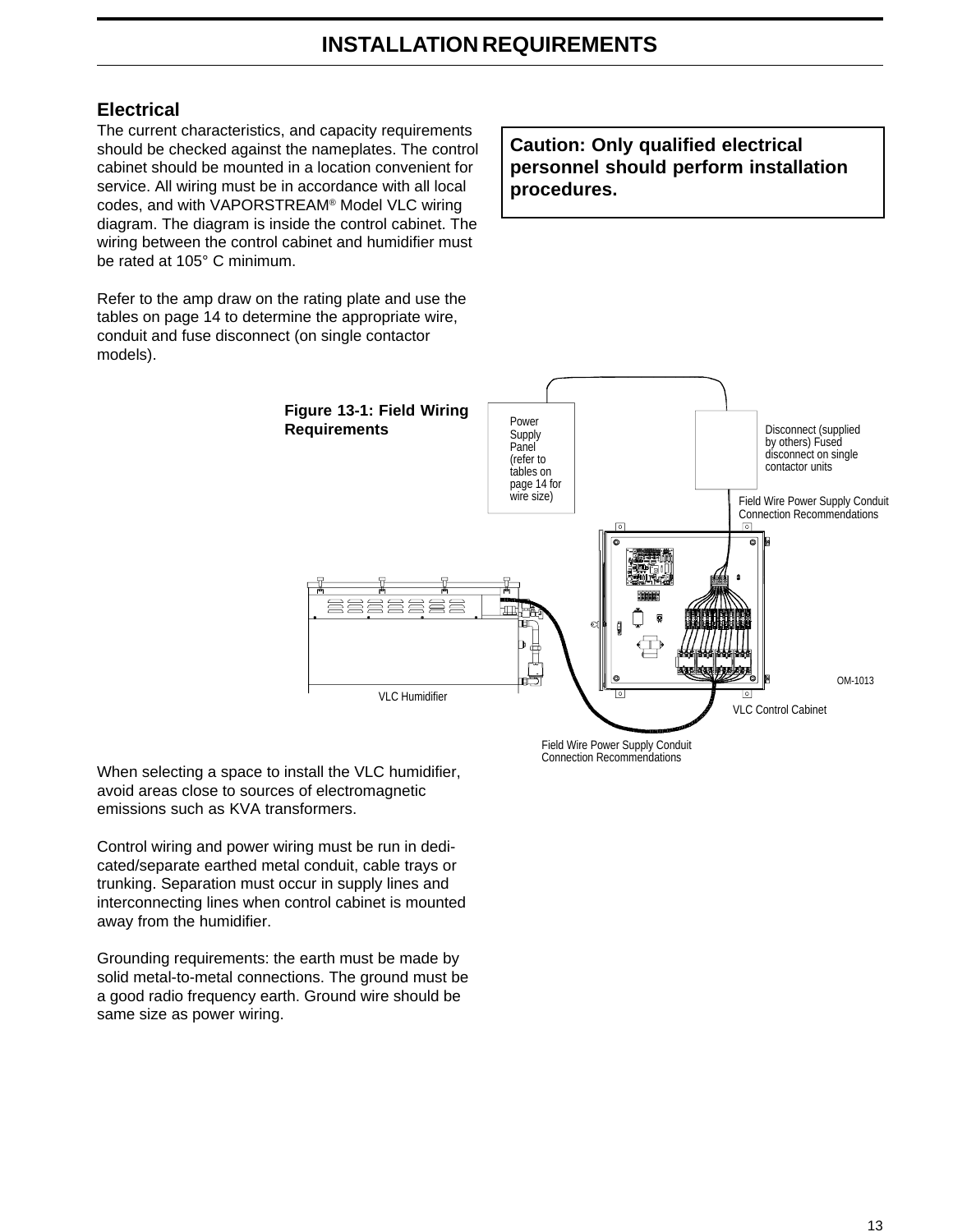## **INSTALLATION REQUIREMENTS**



#### **Figure 14-1: Shielded Cable Drain Wire Connection to Earth Bar**

For maximum E.M.C. effectiveness, all humidity, temperature and air flow controls should be wired using multiconductor shielded plenum-rated cable with a drain wire for the shield. The drain wire should be connected to the shield ground terminal with its length kept to less than 50 mm.

#### **Table 14-1: Conduit and Wire Size**

|             | Table 14-1: Conduit and Wire Size | Conduit Size (Ø mm)       |             |                           |  |
|-------------|-----------------------------------|---------------------------|-------------|---------------------------|--|
|             |                                   | <b>Incoming Wire Size</b> | 2 Conductor | 3 Conductor<br>and Ground |  |
| **Amp Draw  | <b>AWG</b>                        | KcMIL (mm2)               | and Ground  |                           |  |
| $0-12.5$    | 14                                | 2.5                       | 20          | 25                        |  |
| 12.6-16.7   | 12                                | 4.0                       | 25          | 32                        |  |
| 16.8-25.0   | 10                                | 6.0                       | 25          | 32                        |  |
| 25.1-41.7   | 8                                 | 10.0                      | 32          | 32                        |  |
| 41.8-54.2   | 6                                 | 16.0                      | 32          | 40                        |  |
| 54.3-70.8   | 4                                 | 25.0                      | 40          | 50                        |  |
| 70.9-95.8   | 2                                 | 35.0                      | 50          | 50                        |  |
| 95.9-108.3  |                                   | 50.0                      | 50          | 63                        |  |
| 108.4-145.8 | 2/0                               | 70.0                      | 63          | 63                        |  |

|               | Table 14-2: Conduit and Wire Size | Conduit Size (Ø mm)       |                 |
|---------------|-----------------------------------|---------------------------|-----------------|
|               |                                   |                           |                 |
|               |                                   | <b>Incoming Wire Size</b> | 4 Conductor and |
| **Amp Draw    | KcMIL (mm2)<br><b>AWG</b>         |                           | Ground*         |
| $0 - 10.0$    | 14                                | 2.5                       | 32              |
| $10.1 - 13.3$ | 12                                | 4.0                       | 32              |
| 13.4-20.0     | 10                                | 6.0                       | 32              |
| 20.1-33.3     | 8                                 | 10.0                      | 40              |
| 33.4-43.3     | 6                                 | 16.00                     | 40              |
| 43.4-56.7     | 4                                 | 25.0                      | 50              |
| 56.8-76.7     | $\overline{2}$                    | 35.0                      | 63              |
| 76.8-86.7     | 1                                 | 50.0                      | 63              |
| 86.8-116.7    | 2/0                               | 70.0                      |                 |

**Table 14-3: Fuse/Breaker Requirements**

| **Amp Draw   | Fuse Size (A) |
|--------------|---------------|
| $0 - 8.7$    | 10            |
| $8.8 - 13.0$ | 15            |
| 13.1-17.4    | 20            |
| 17.5-19.2    | 25            |
| 19.3-21.7    | 25            |
| 21.8-26.1    | 30            |
| 26.2-29.1    | 35            |
| 29.2-30.4    | 35            |
| 30.5-34.7    | 40            |
| 34.8-39.1    | 45            |
| 39.2-43.5    | 50            |
| 43.6-52.2    | 60            |
| 52.3-60.9    | 70            |
| 61.0-69.6    | 80            |
| 69.7-78.3    | 90            |
| 78.4-87.0    | 100           |
| 87.1-95.7    | 110           |
| 95.8-104.4   | 120           |
| 104.5-113.1  | 130           |
| 113.2-121.8  | 140           |
| 121.9-130.5  | 150           |

\* For use with star wiring for 240V heaters used with 415V power supply. \*\* Refer to Amp Draw on Rating Plate.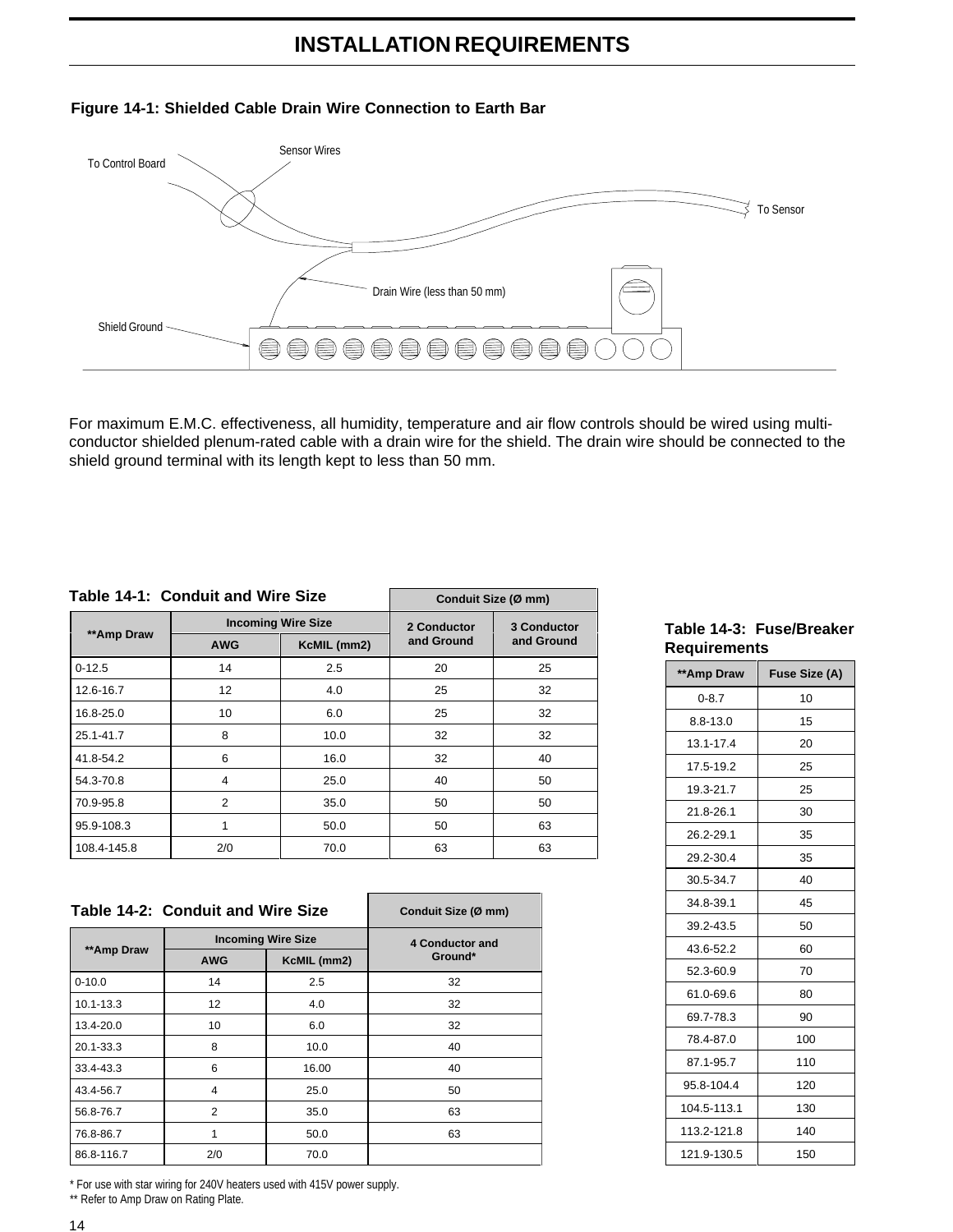#### **Drain Piping**

A drain line should be extended from the skimmer connection to a sanitary waste or suitable drain. If nonmetallic pipe or hose is used, it must be capable of withstanding temperatures up to 100° C.

To prevent steam from escaping out the drain line, a water seal must be provided in the drain line of sufficient height to contain the pressure developed within the humidifier and steam dispersion system. To determine the proper height of the water seal, see table 17-1.

#### **Make-up Water Piping**

When non-metallic water piping is used, it must be rated to withstand 100° C or greater temperature. If not, the final 1 meter connected to the humidifier should be metallic and should not be insulated.

As part of the fill valve assembly, the needle valve restricts the rush of cold water entering the evaporating chamber during the fill cycle. Cold water could drop the chamber water temperature and collapse the steam. If a rumbling sound occurs during the fill cycle, adjust the needle valve to decrease the water fill rate.

The VAPORSTREAM® Model VLC has a 25 mm internal "air gap". However, local codes may require a vacuum breaker.

#### **Vapor Hose Piping**

When a vapor hose and stainless steel dispersion tube are used, they should be pitched back to the humidifier. A minimum slope of 165 mm/m (with no "low spots") is recommended. When this is not possible due to duct elevation or an obstruction, alternate arrangements may be used as shown below.

Any condensate that forms in the vapor hose must be removed. Preferably, it should be returned to an open drain with a water seal of sufficient height to contain the duct static pressure, as shown in figure 10-1.

The condensate can also be returned to the VAPORSTREAM VLC, as shown in figure 10-2, with an air vent. This method requires a water seal and an air gap to prevent back pressure from the VAPORSTREAM VLC tank affecting condensate returning below the VAPORSTREAM VLC water line.

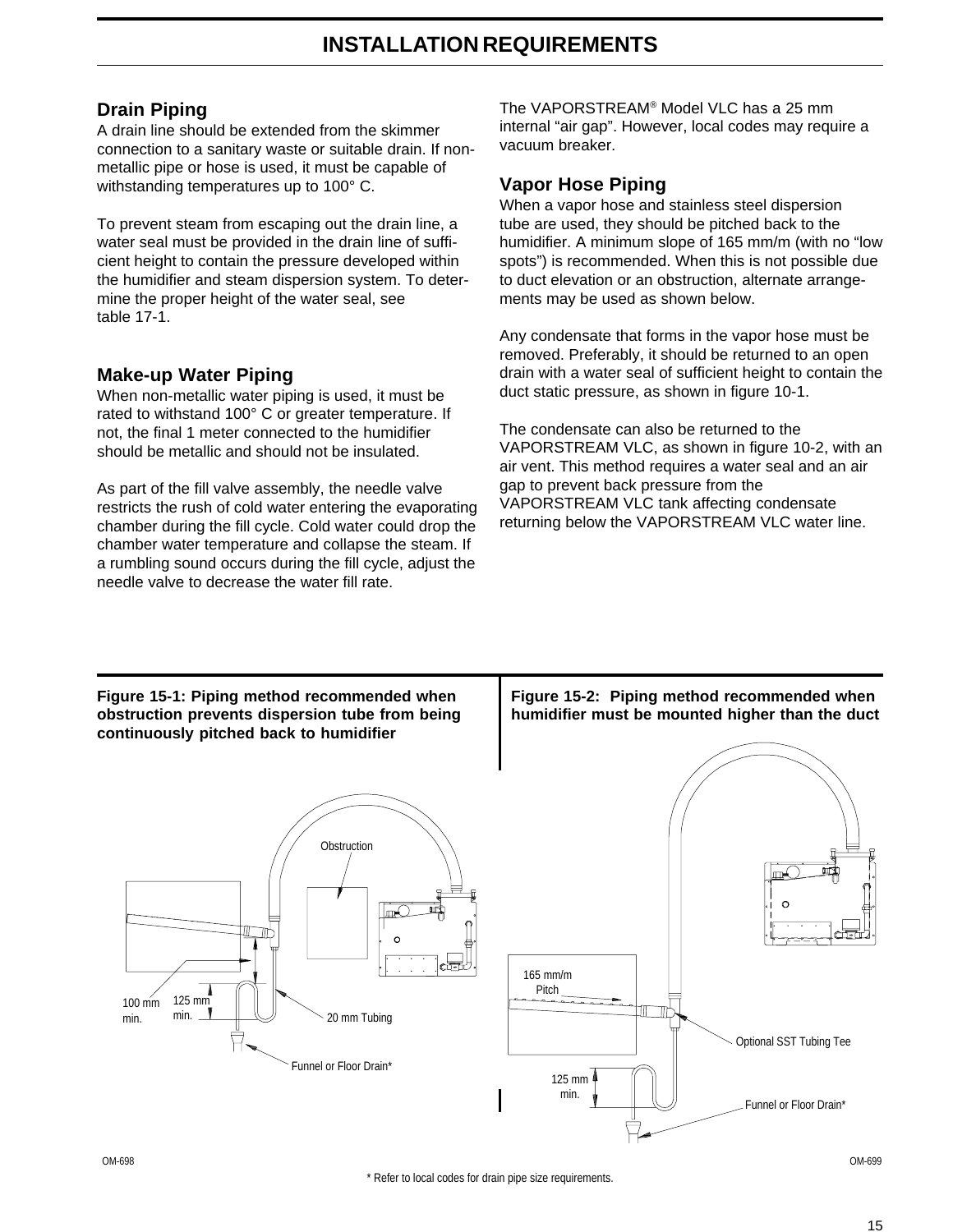## **PIPING DIAGRAMS: STEAM, WATER AND DRAIN**



#### **Figure 16-2: DI/RO Water Unit**



OM-634

\* Refer to local codes for drain pipe sizing and maximum temperature requirements.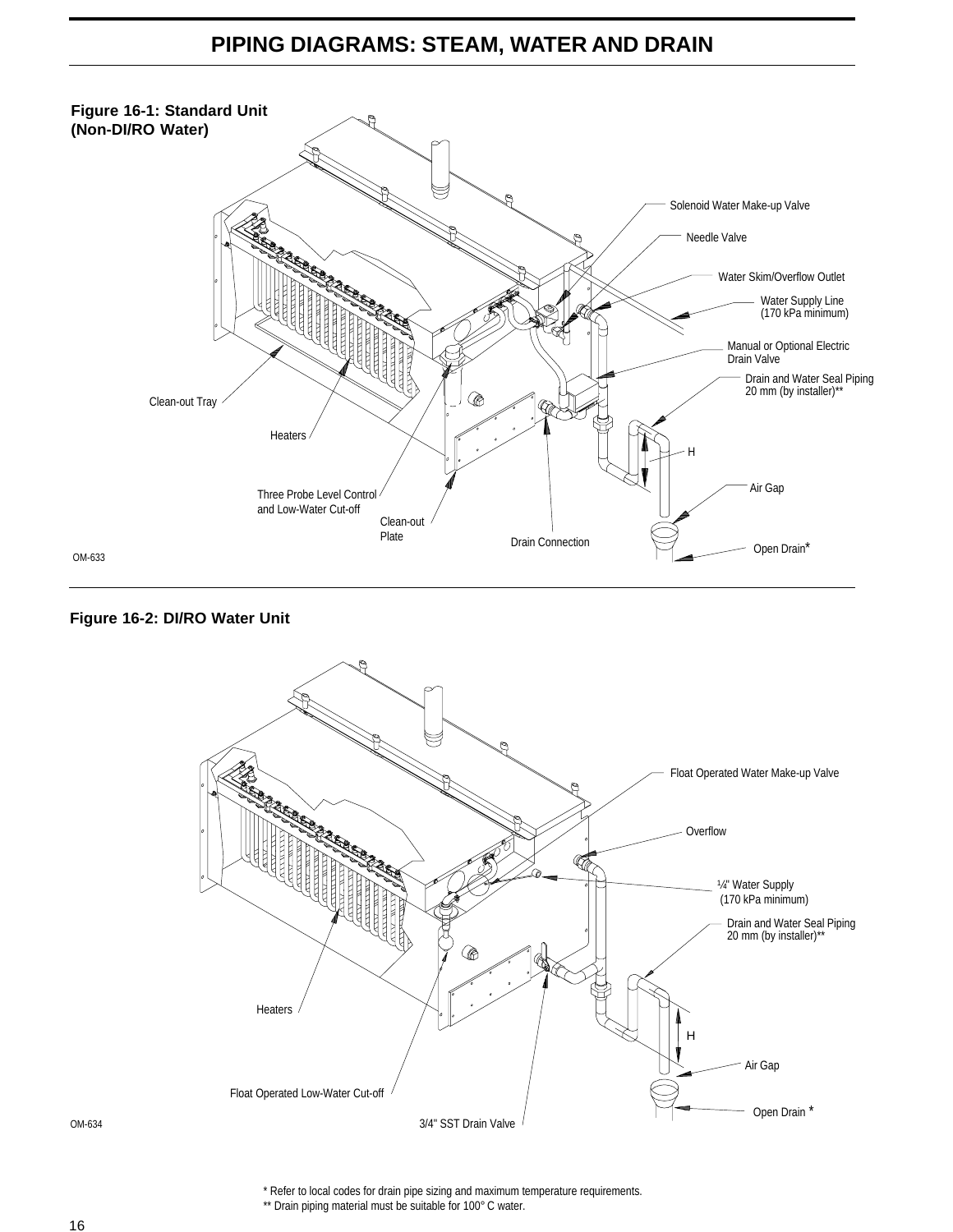## **PIPING DIAGRAMS: STEAM, WATER AND DRAIN**

#### **Figure 17-1: Alternate Water Seal and Drain Valve Piping (by installer)**

Used when water seal must be elevated above flow line of drain connection (humidifier near floor)



| <b>Humidifier</b> | kg/h     | <b>Height</b> |
|-------------------|----------|---------------|
| Up to 48 kW       | $2 - 62$ | 300 mm        |
| 49 kW to 64 kW    | 63-83    | 375 mm        |
| 65 kW to 100 kW   | 84-103   | 450 mm        |

|  | Table 17-1: Water Seal Height (H) Recommendations |  |
|--|---------------------------------------------------|--|

Note: If piping to dispersion tube is over 6 metres increase water seal height by 15%.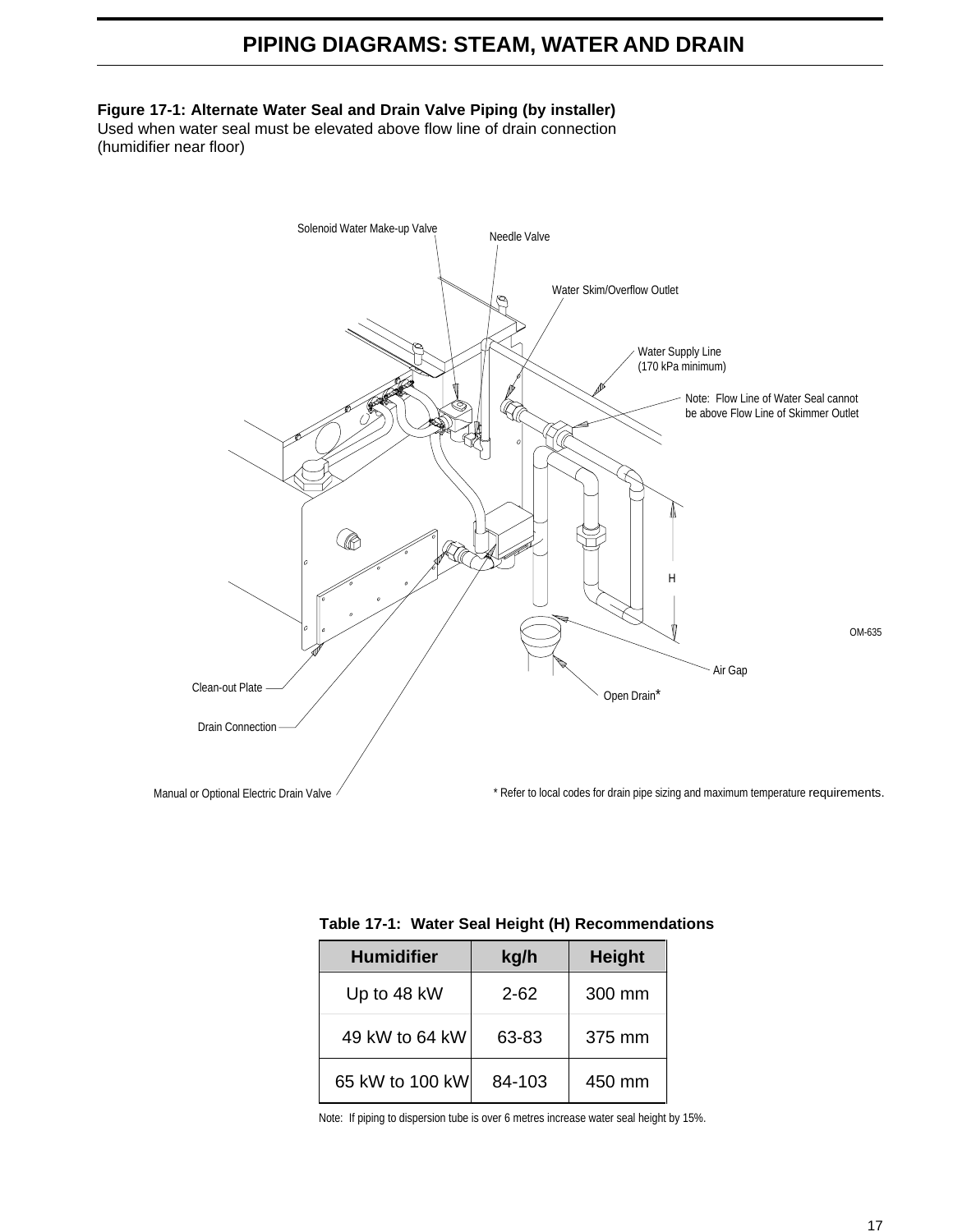#### *Introduction*

After the system has been properly installed and connected to both electrical and water supplies, it may then be started.

#### *Start-up and Checkout Procedures Mounting*

Check mounting to see that unit is level and securely supported before filling with water.

#### *Piping*

Verify that all piping connections have been completed as recommended and that water pressure is available.

#### *Electrical*

Verify that all wiring connections have been made in accordance with all governing codes and the enclosed VAPORSTREAM® VLC wiring diagram.

#### *Caution: Only qualified electrical personnel should perform start-up procedure.*

#### *Control System*

For start-up instructions, see the operations and maintenance manual for your humidifier control system.

*Caution: Overtightening cover will cause leaks.* All cover knobs are turned down at the factory until the bottom of the knob makes contact with the flange, then one half turn further. If more compression is required, turn all knobs a half turn more. Do not turn knobs more than a half turn before identifying that a leak still exists.

## *OPERATION*

For operating instructions, see the *VAPOR-LOGIC® Installation Instructions and Maintenance Operations Manual.*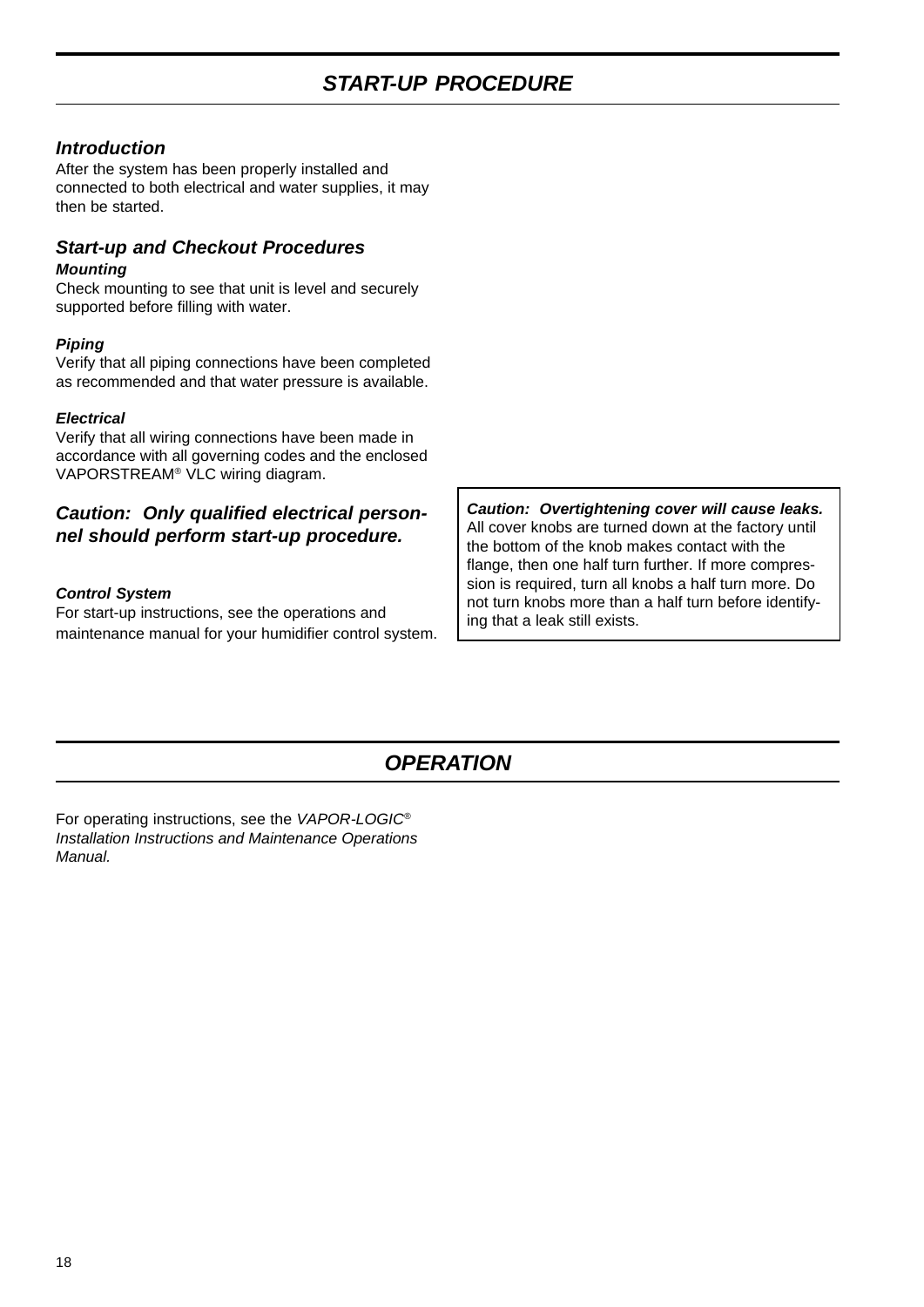#### *Cool Down Note*

*Caution:* Insulated and uninsulated tanks will have hot surfaces. Allow unit to cool before performing any maintenance. Manually open the drain valve and the fill valve will be energized. Let the fill water run until the tank is cooled, then shut off the field-installed supply water valve.

#### *VAPORSTREAM® Model VLC Only*

Using softened water will significantly reduce mineral build-up in the humidifier. When softened water is not available, the VAPORSTREAM VLC is designed to deal with water hardness in one of two ways depending on the degree of hardness. For light to moderate hardness (up to 170 mg/l), using the surface water skim time feature with annual cleaning is recommended. For high mineral content water (above 170 mg/l), a periodic drain and flush through the motorized drain valve, in addition to the surface water skim time feature, is recommended. The frequency of cleaning will depend on water condition and evaporation load.

The humidifier should be inspected for leaks at least annually. Also, the current draw of the heaters should be checked and all safety devices in the control circuit should be cycled on and off to verify that they are functioning.

*Caution:* When performing maintenance on the VAPORSTREAM Model VLC, always set control module switch to "STBY" position, place main disconnect in "OFF" position, and close manual water shut-off valve.

#### *Seasonally or as Required*

*1. Cleaning Tank* - Slide the clean-out tray out and dispose of any loose scale that has collected in the tray. This should be done before the build-up reaches the underside of the heating elements.

*2. Cleaning Probes* - Disconnect the plug and cable assembly and unscrew the probe holder from the VAPORSTREAM VLC unit. The scale will easily flake off from the sensing portion. The sensing portion (bottom 10 mm) of the probe should be brushed clean with stainless steel wool.

*3. Cleaning Skim Overflow Port* - Loosen deposits with a long tool, such as a screwdriver. Proper skimmer drainage should be verified by a weekly visual inspection. Water should drain from skimmer drain pipe after

each fill cycle. (For cleaning piping, disconnect and flush out. If mineral deposits have restricted the flow, replace piping.)

#### *Summer Maintenance*

After the humidification season, a complete inspection and cleaning of the heaters, probe control, skimmer port, and water chamber is recommended. After cleaning, the unit should remain empty until humidification is required.

#### *Adjusting the Surface Skim Bleed-Off Quantity*

The skim time determines the quantity of water skimmed with each fill cycle. The skim time is field adjustable using the VAPOR-LOGIC® keypad.

Each time the VAPORSTREAM VLC refills, it fills to an elevation near the lip of the skim overflow fitting. A portion of the refill water then flows to drain carrying most of the minerals left by the previous evaporating cycle. This reduces the mineral concentration, thereby reducing the frequency of cleaning needed.

The heated water that flows to drain is a cost of operation. Cleaning the humidifier is also an operational cost. Therefore, it is recommended that the user observe and adjust the skimming quantity. By doing so, a balance between minimizing mineral build-up and conserving hot water can be achieved.

#### *VAPORSTREAM® Model VLDI Only*

The humidifier should be inspected for leaks at least annually. Also, the current draw of the heaters should be checked and all safety devices in the control cabinet should be cycled on and off to verify that they are functioning.

#### *Make-up Water Piping*

Use cold or hot makeup water. If the water pressure is above 410 kPa and/or water hammer would be objectionable, a pressure reducing valve or shock arrester should be installed. Even though the VAPORSTREAM VLC has an internal 25 mm air gap, some local codes may require a vacuum breaker.

*Caution:* Minimum water supply pressure is 170 kPa.

#### *Cleaning Evaporating Chamber*

As long as mineral-free water is used in the VAPORSTREAM VLDI, no cleaning or flushing of the evaporating chamber should be necessary.

## *TROUBLE-SHOOTING GUIDE*

For trouble-shooting instructions, see the *VAPOR-LOGIC® Installation Instructions and Maintenance Operations Manual.*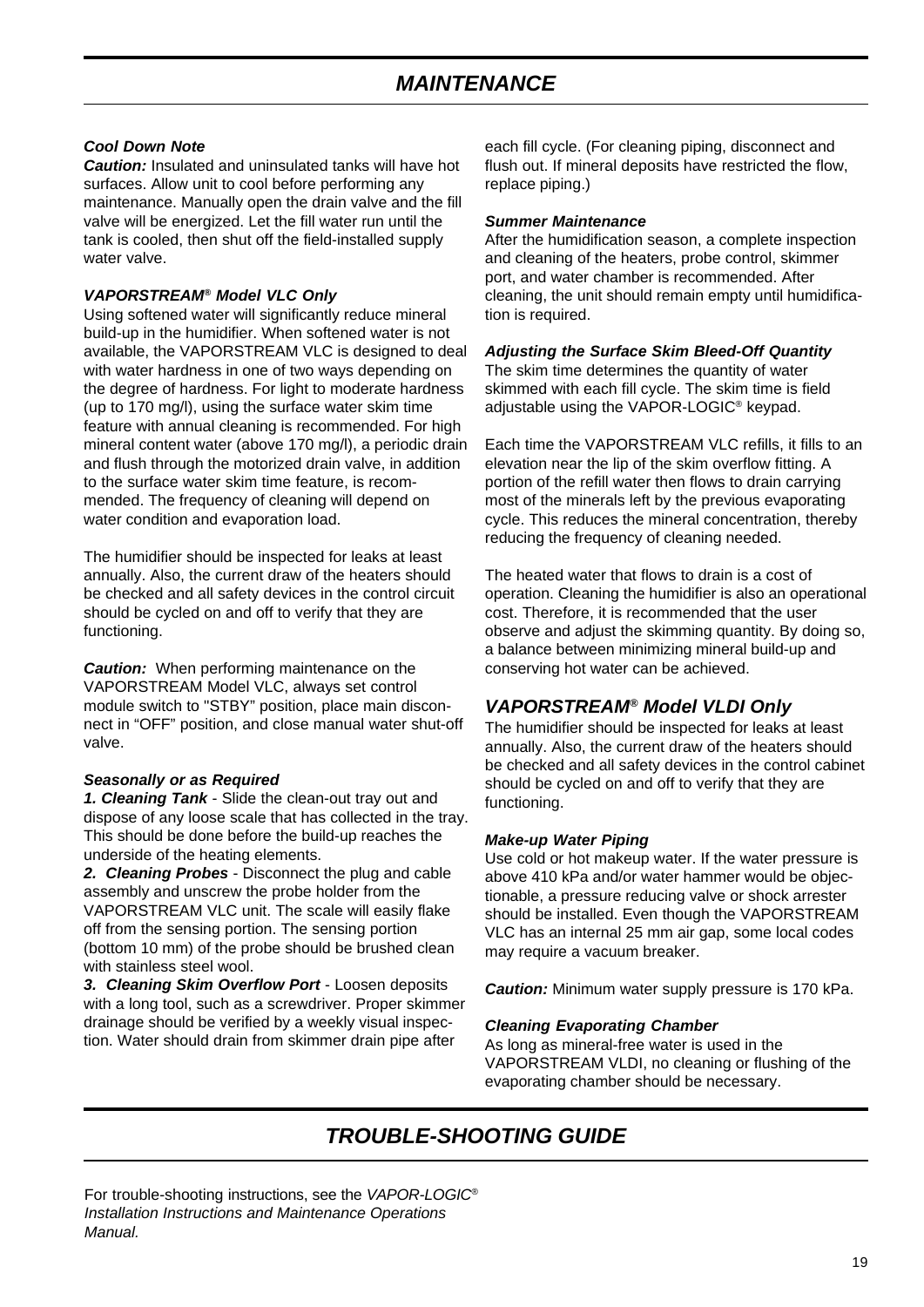



OM-650

| No.            | <b>Description</b>                           | Part No. |
|----------------|----------------------------------------------|----------|
| 1              | Chamber                                      | $\star$  |
| $\overline{2}$ | Cover, Chamber                               | $\star$  |
| 3              | Cover, Louvered                              | $\star$  |
| 4              | Knob, T-Handled Utility                      | 700725   |
| 5              | Heater                                       | $\star$  |
| 6              | Valve, 1/4" Brass Fill                       | 505080*  |
| $\overline{7}$ | Sediment Strainer, 1/4"                      | 300050   |
| 8              | Valve, 34" Sweat Brass (Manual Drain) 505011 |          |
| 9              | Valve, 3⁄4" HW Drain (Auto Drain)            | 505400*  |
| 10             | Probe Assembly                               | 406015   |

| No. | <b>Description</b>       | Part No.    |
|-----|--------------------------|-------------|
| 11  | Probe Plug Wire Assembly | 406050-002* |
| 12  | Gasket, Cover            | 160691*     |
| 13  | Clean-Out Plate          | 165472      |
| 14  | Gasket, 90 mm x 300 mm   | 308225      |
| 15  | Valve, Needle 1/4"       | 505070-001  |
| 16  | <b>Thermal Cut-Out</b>   | 409560-001  |
| 17  | Gasket, Probe            | 160698      |
| 18  | Probe Housing, Nylon     | 308500      |
| 19  | Switch, Interlock        | 408475      |
| 20  | Tray, Clean-Out          | 167770*     |

\* Specify humidifier model and serial numbers when ordering.

*Notes:*

<sup>1.</sup> For dispersion tube(s) specify type (L-tube, straight tube), humidifier model and serial numbers.

<sup>2.</sup> Parts not itemized are typical hardware stock items.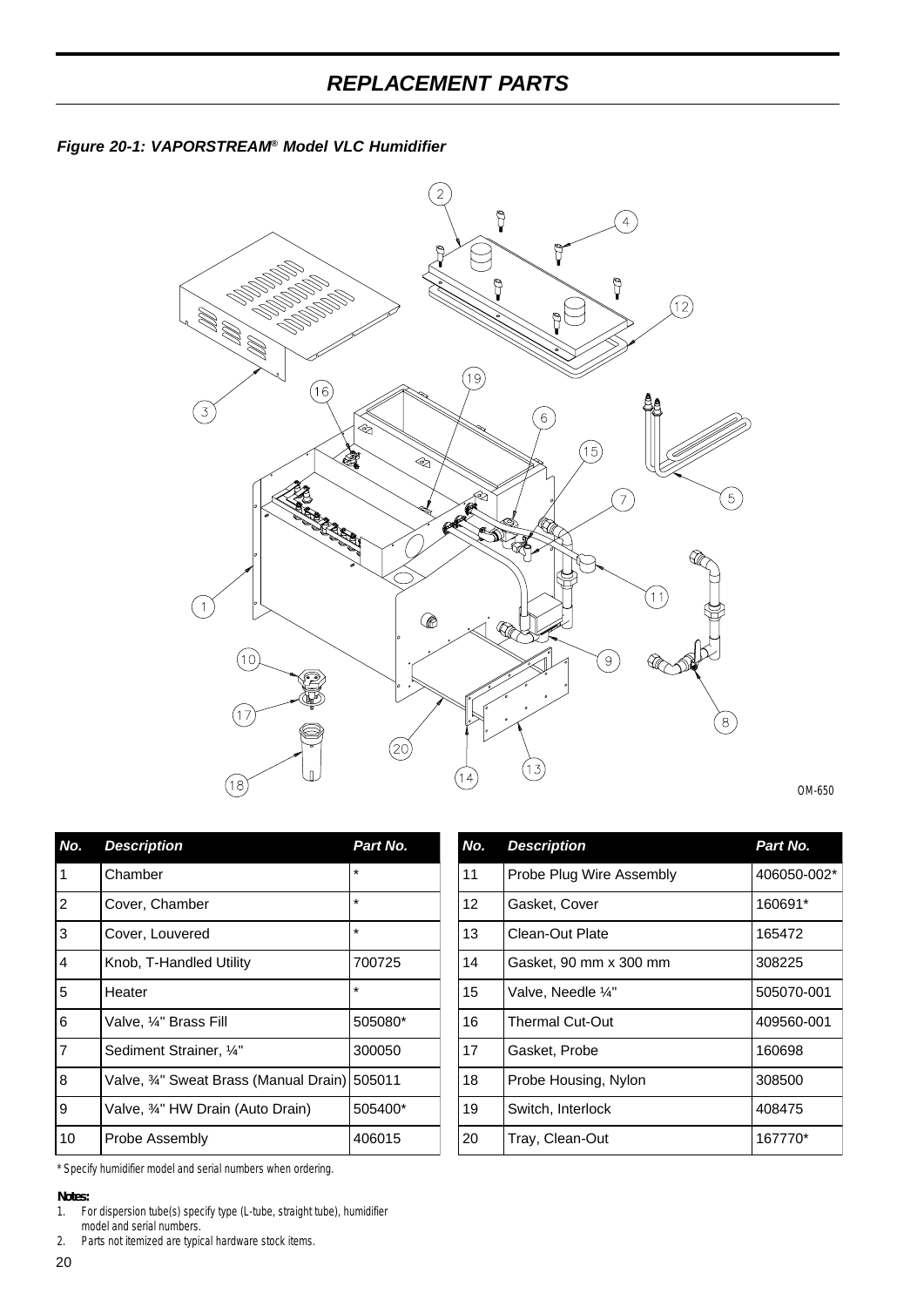## *REPLACEMENT PARTS*





| OM-651 |  |
|--------|--|
|        |  |

| No.            | <b>Description</b>      | Part No.   |
|----------------|-------------------------|------------|
| 1              | Chamber                 | $\star$    |
| $\overline{2}$ | Cover, Chamber          | $\star$    |
| 3              | Cover, Electrical       | $\star$    |
| $\overline{4}$ | Knob, T-Handled Utility | 700725     |
| 5              | Heater                  | $\star$    |
| 6              | Plate, VLDI Conversion  | 167785     |
| $\overline{7}$ | Gasket                  | 160698     |
| 8              | Valve, ¾" SST           | 505000-001 |

| No.             | <b>Description</b>             | Part No.   |
|-----------------|--------------------------------|------------|
| 9               | Float Valve Assembly, Straight | 505210     |
| 10              | Switch, Interlock              | 408475     |
| 11              | <b>Thermal Cut-Out</b>         | 409560-001 |
| 12 <sup>2</sup> | Gasket, Cover                  | 160691*    |
| 13              | DI Housing, Nylon              | 167780     |
| 14              | Clean-Out Plate                | 165472     |
| 15              | Gasket, 90 mm x 300 mm         | 308225     |

\* Specify humidifier model and serial numbers when ordering.

- *Notes:*<br>1. Fo 1. For dispersion tube(s) specify type (L-tube, straight tube,
- RAPID-SORB™, etc), humidifier model and serial numbers.

2. Parts not itemized are typical hardware stock items.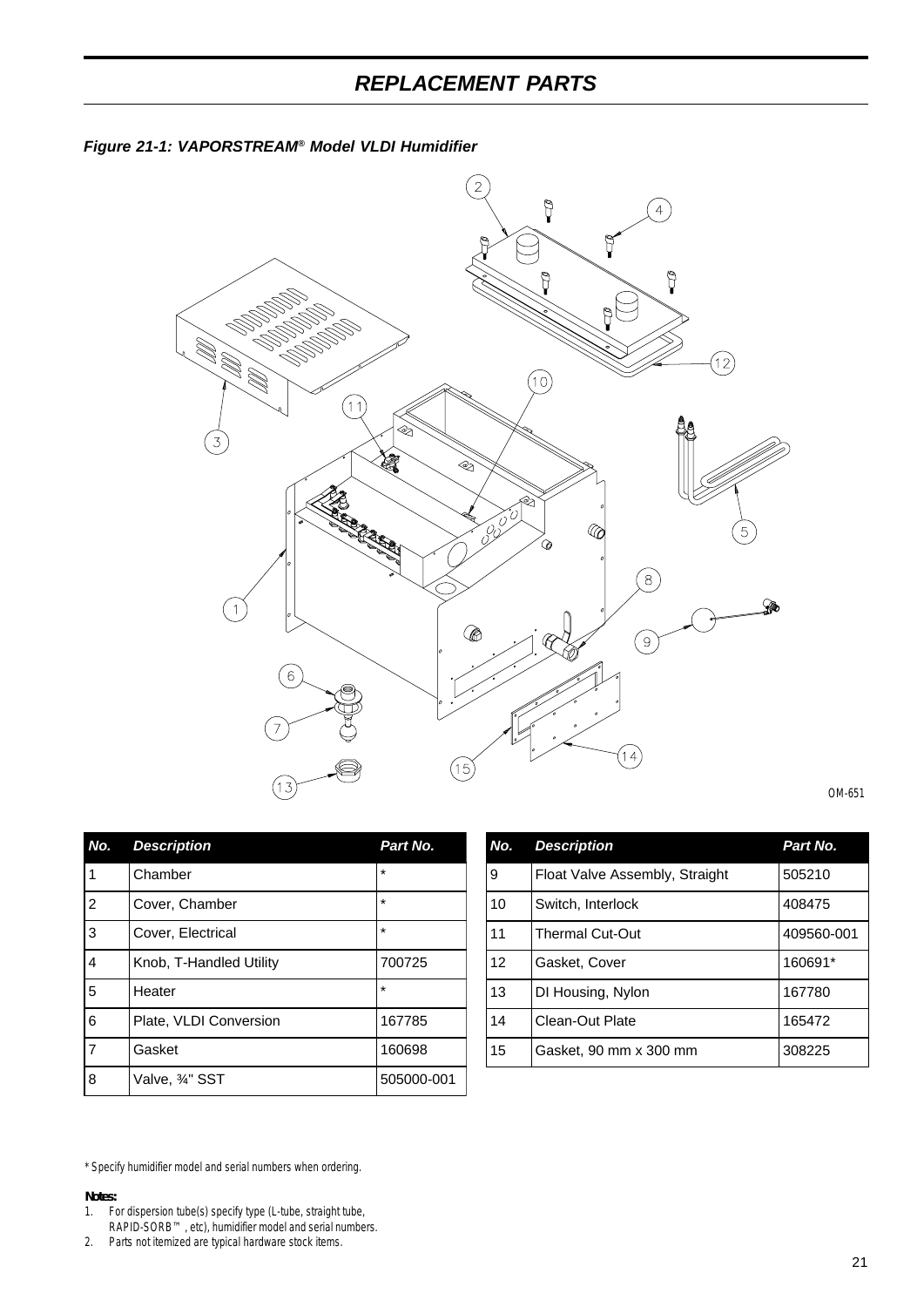## *MAINTENANCE SERVICE RECORD*

| <b>DATE INSPECTED</b> | <b>PERSONNEL</b> | <b>OBSERVATION</b> | <b>ACTIONS PERFORMED</b> |
|-----------------------|------------------|--------------------|--------------------------|
|                       |                  |                    |                          |
|                       |                  |                    |                          |
|                       |                  |                    |                          |
|                       |                  |                    |                          |
|                       |                  |                    |                          |
|                       |                  |                    |                          |
|                       |                  |                    |                          |
|                       |                  |                    |                          |
|                       |                  |                    |                          |
|                       |                  |                    |                          |
|                       |                  |                    |                          |
|                       |                  |                    |                          |
|                       |                  |                    |                          |
|                       |                  |                    |                          |
|                       |                  |                    |                          |
|                       |                  |                    |                          |
|                       |                  |                    |                          |
|                       |                  |                    |                          |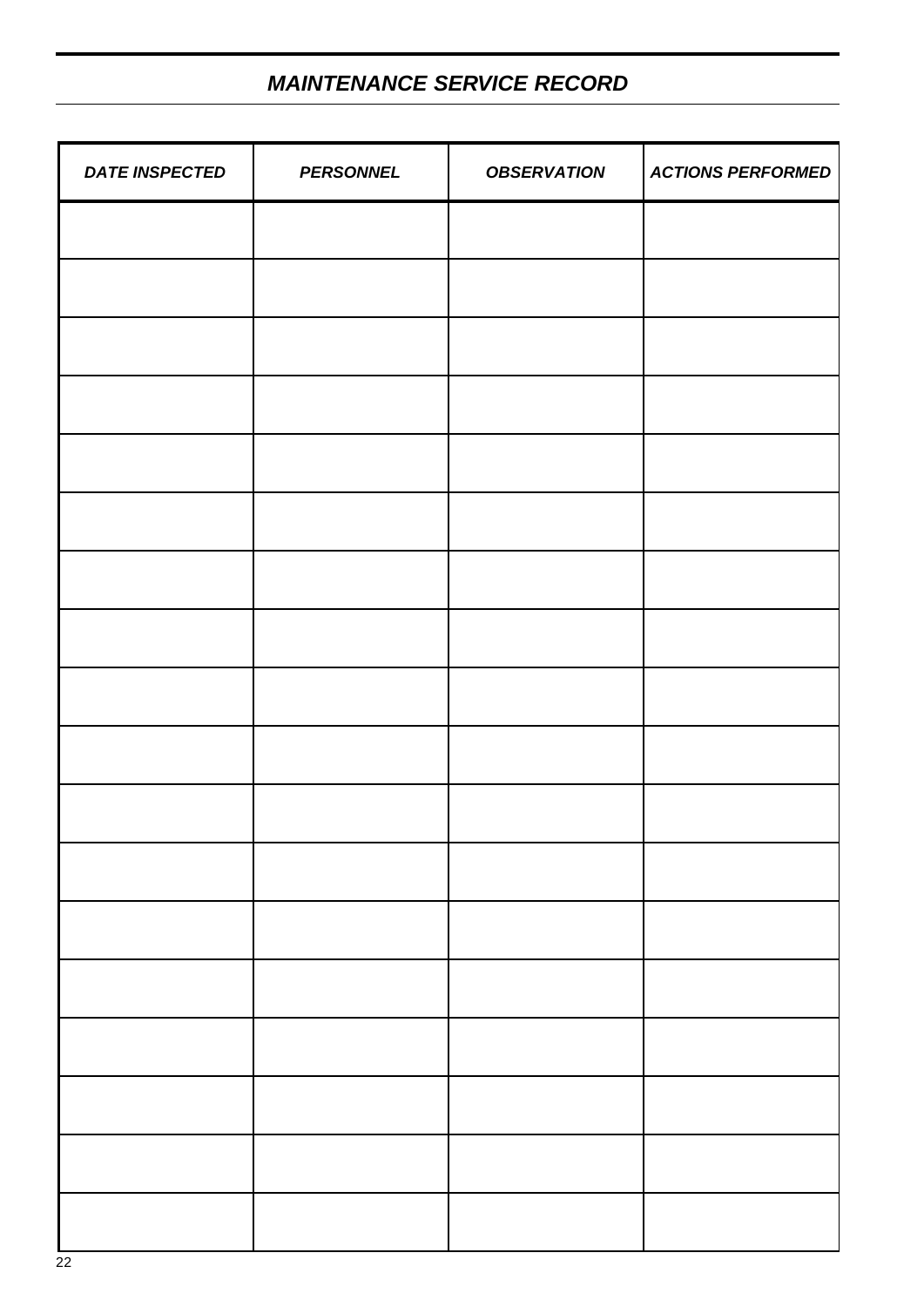## *MAINTENANCE SERVICE RECORD*

| <b>DATE INSPECTED</b> | <b>PERSONNEL</b> | <b>OBSERVATION</b> | <b>ACTIONS PERFORMED</b> |
|-----------------------|------------------|--------------------|--------------------------|
|                       |                  |                    |                          |
|                       |                  |                    |                          |
|                       |                  |                    |                          |
|                       |                  |                    |                          |
|                       |                  |                    |                          |
|                       |                  |                    |                          |
|                       |                  |                    |                          |
|                       |                  |                    |                          |
|                       |                  |                    |                          |
|                       |                  |                    |                          |
|                       |                  |                    |                          |
|                       |                  |                    |                          |
|                       |                  |                    |                          |
|                       |                  |                    |                          |
|                       |                  |                    |                          |
|                       |                  |                    |                          |
|                       |                  |                    |                          |
|                       |                  |                    |                          |